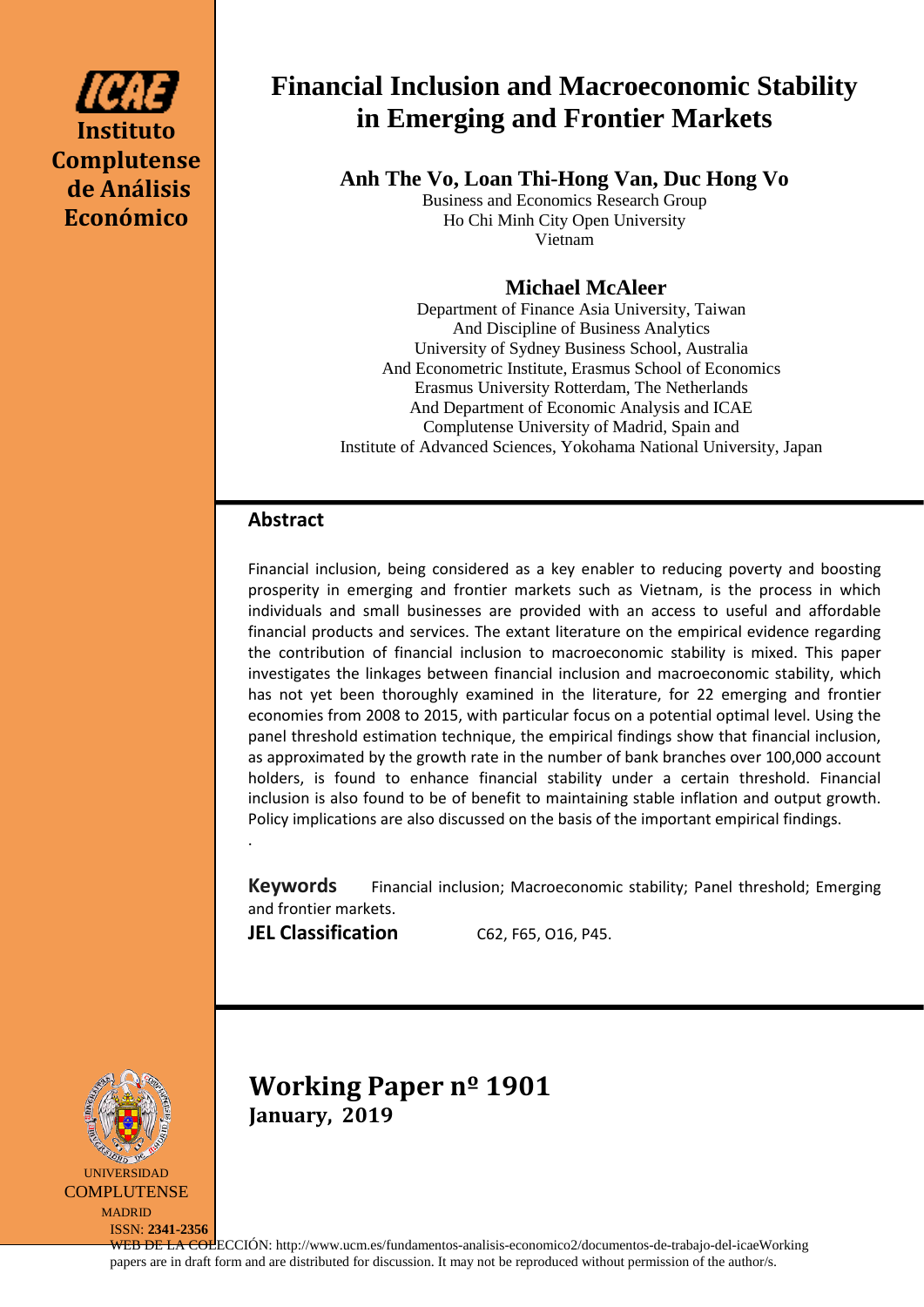# **Financial Inclusion and Macroeconomic Stability in Emerging and Frontier Markets\***

**Anh The Vo, Loan Thi-Hong Van, Duc Hong Vo**

Business and Economics Research Group Ho Chi Minh City Open University Vietnam

### **Michael McAleer\*\***

Department of Finance Asia University, Taiwan and Discipline of Business Analytics University of Sydney Business School, Australia and Econometric Institute, Erasmus School of Economics Erasmus University Rotterdam, The Netherlands and Department of Economic Analysis and ICAE Complutense University of Madrid, Spain and Institute of Advanced Sciences, Yokohama National University, Japan

Revised: December 2018

\* The authors are most grateful to Chia-Lin Chang for helpful discussions, comments and suggestions. For financial support, the first three authors acknowledge the National Foundation for Science and Technology Development, Vietnam, and the fourth author thanks the Australian Research Council and Ministry of Science and Technology (MOST), Taiwan. \*\* Corresponding author: [michael.mcaleer@gmail.com](mailto:michael.mcaleer@gmail.com)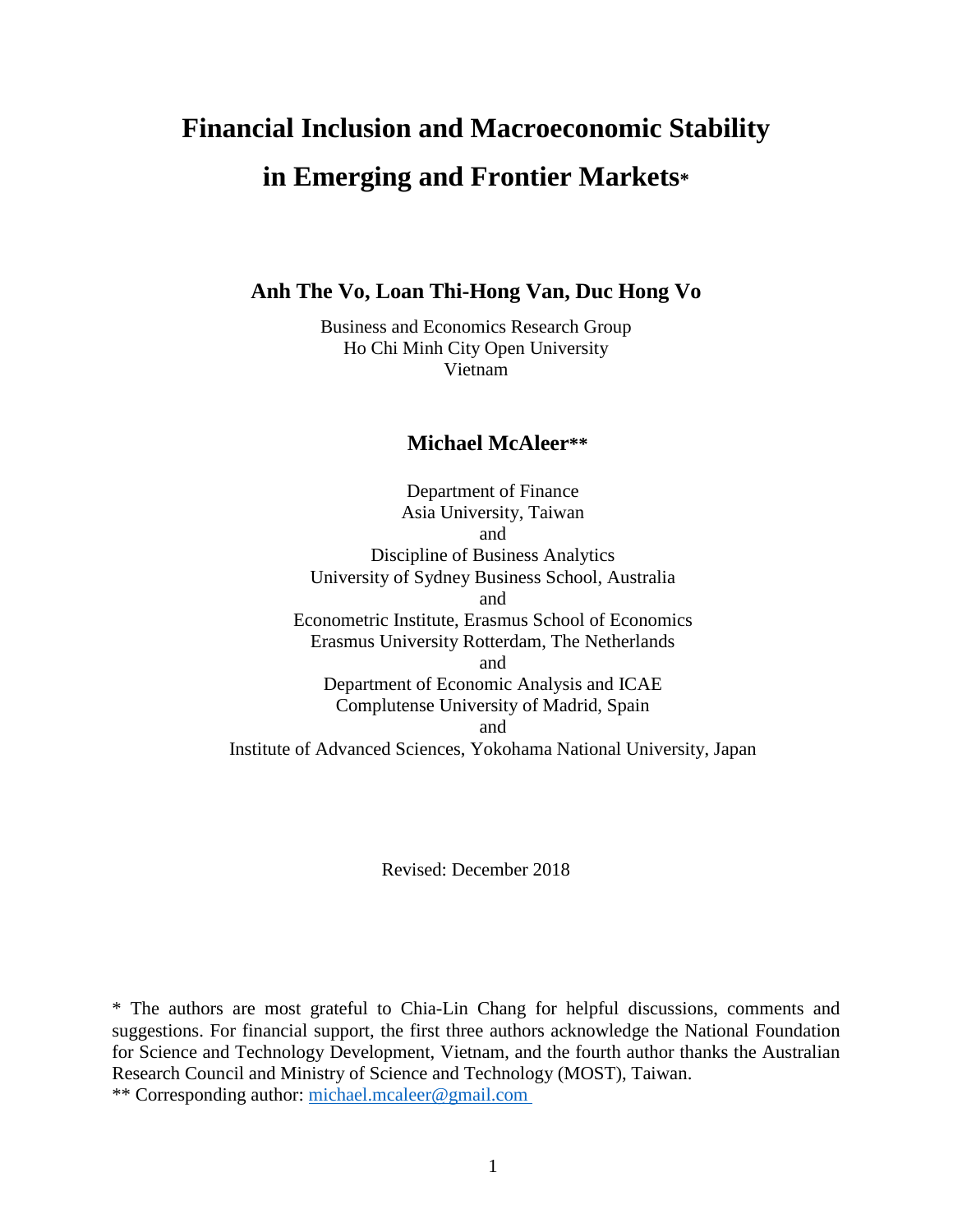### **Abstract**

Financial inclusion, being considered as a key enabler to reducing poverty and boosting prosperity in emerging and frontier markets such as Vietnam, is the process in which individuals and small businesses are provided with an access to useful and affordable financial products and services. The extant literature on the empirical evidence regarding the contribution of financial inclusion to macroeconomic stability is mixed. This paper investigates the linkages between financial inclusion and macroeconomic stability, which has not yet been thoroughly examined in the literature, for 22 emerging and frontier economies from 2008 to 2015, with particular focus on a potential optimal level. Using the panel threshold estimation technique, the empirical findings show that financial inclusion, as approximated by the growth rate in the number of bank branches over 100,000 account holders, is found to enhance financial stability under a certain threshold. Financial inclusion is also found to be of benefit to maintaining stable inflation and output growth. Policy implications are also discussed on the basis of the important empirical findings.

**Keywords:** Financial inclusion; Macroeconomic stability; Panel threshold; Emerging and frontier markets.

**JEL:** C62, F65, O16, P45.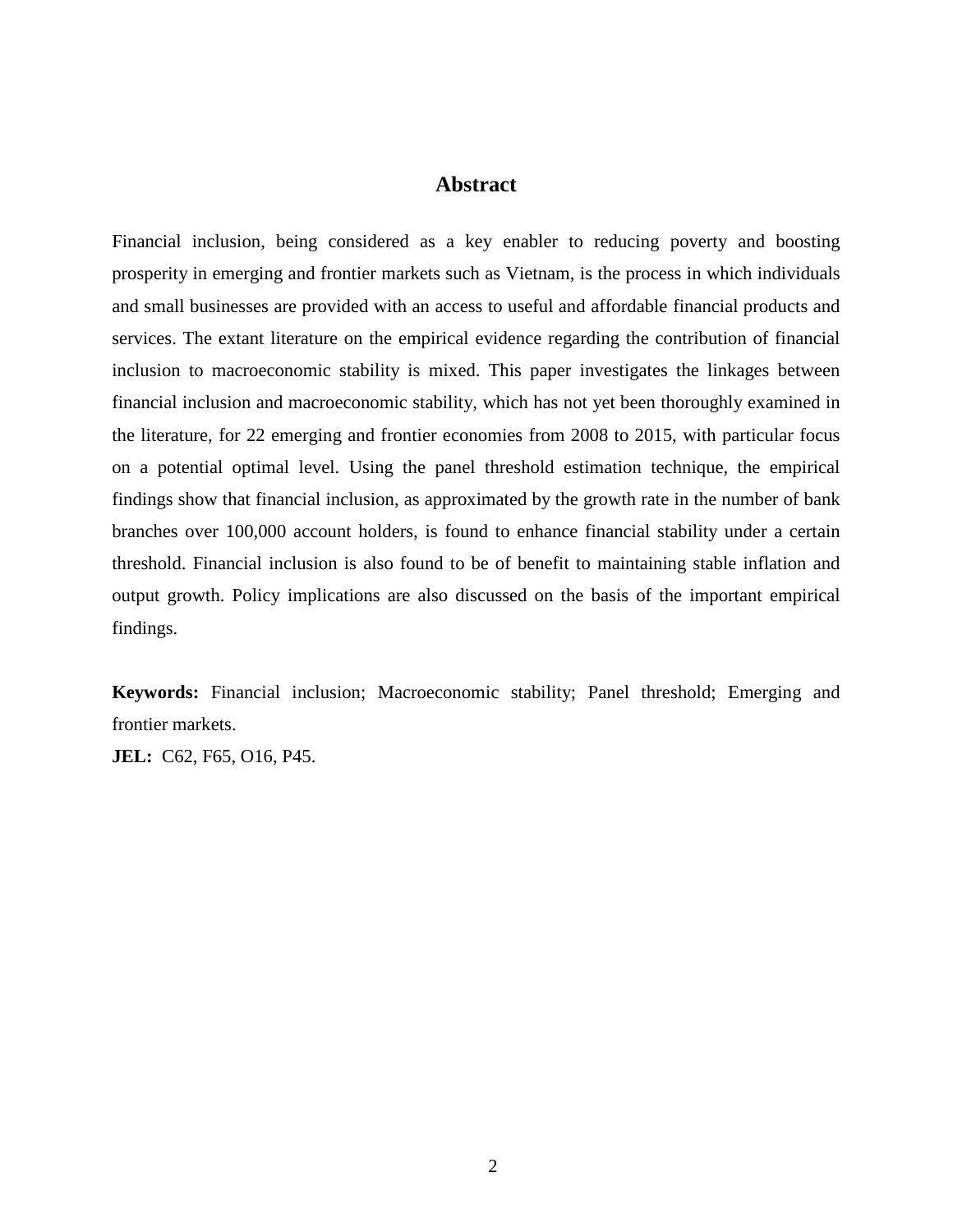### **1. Introduction**

In recent years, many countries worldwide have been pursuing financial inclusion, an expansion of financial systems, financial services, or financial products to approach every single user in the economy. Statistics show that more than 60 nations have been recorded as setting financial inclusion as a formal goal (Sahay et al., 2015). The fundamental implication of financial inclusion is to provide an equal opportunity to access financial services to low-income households and small firms.

Financial inclusion helps to broaden a financial network and create an efficient financial flow within country's borders. In addition, financial inclusion tends to make the availability of formal financial services (such as deposit and saving accounts, payment services, loans, and insurance) for the use of customers so that they can fulfill their demand actively and effectively. All functions of financial inclusion are expected to improve the personal well-being of individuals, reduce poverty sand enhance economic growth and development (Sahay et al., 2015).

A related but distinct term from financial inclusion is financial development, which is closely associated with macro-level indicators, such as the size of the stock market or the ratio of domestic credit to a country's gross domestic product (GDP). Financial inclusion is typically measured via the number of people who own and use formal financial products (Kapper, El-Zoghbi and Hess, 2016). Many factors impact both the level of financial inclusion and financial development within a country, such as per capita income, good governance, quality of institutions, availability of information, and the regulatory environment (En et al., 2012; Park and Mercado, 2015).

It might be argued that extended financial services in a country may introduce potential instability into a market. Garcia (2016) raised the important issue that there might be an associated link between financial inclusion and financial stability. The author argued that an unregulated financial system and rapid credit growth caused by financial inclusion and its instruments might inherently lead to greater risks in financial markets.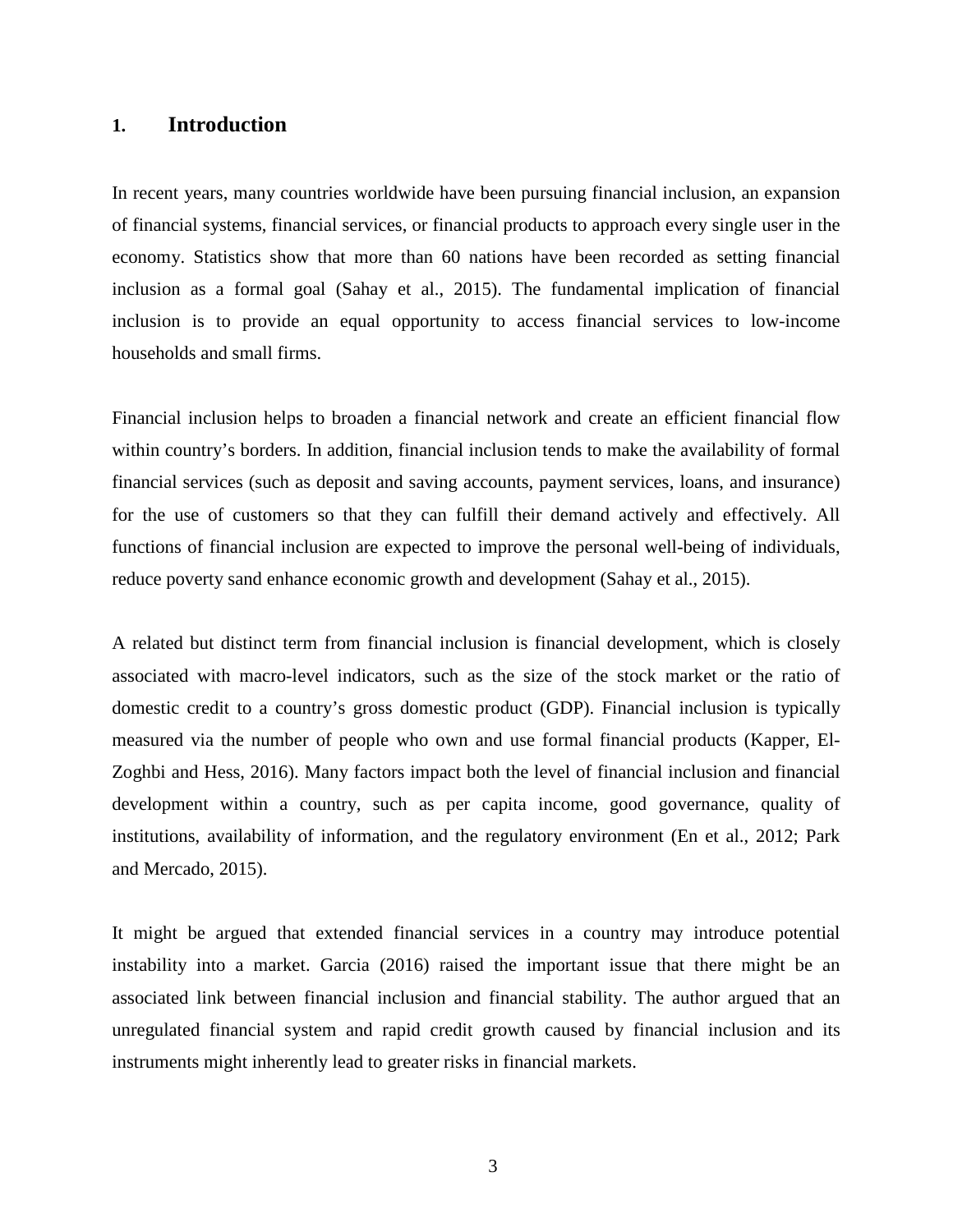The key lessons from the 2007-2009 Global Financial Crisis are closely associated with systematic financial risks, so that policy makers and regulators have made great efforts to maintain financial stability (Cihak, Mare and Melecky, 2016; Morgan and Pontines, 2018). For the pre-crisis period, in virtually all emerging and developed countries, banks proposed to lend to risky borrowers. Negative aspects of expanding finance availability appear to be a trigger waiting for the collapse of the financial system.

However, a counterpoint is that risks posed by financial inclusion are hardly systemic due to the fact that low-income individuals are likely to keep their financial behaviour as usual, even though financial crashes. Savers retain their deposits, while borrowers pay back their loans (Hannig and Jansen, 2010). Financial inclusion supplements financial services to each and every individual in the economy. This implies that broader access to deposits would diversify the deposit base, thereby improving the resilience of the overall financial system and enhancing the stability of the national economy.

Furthermore, financial inclusion acts as a supporting source of finance, providing small and medium firms with the working capital, and thus promoting and enabling these businesses to perform more efficiently. These two opposite debates raise an important issue as to how financial inclusion or financial expansion might affect macroeconomic stability. In this sense, the link between financial inclusion and macroeconomic stability is a matter of considerable importance, especially in emerging markets, where the overall financial system remains relatively underdeveloped.

Although financial inclusion has progressed in recent years, and has been perceived to have a positive impact on economic growth and development, its effects on macroeconomic factors and stability seem inadequate (Sahay et al., 2015). This paper provides empirical evidence regarding the impact of financial inclusion on macroeconomic stability. Previous studies have found evidence that an expansion for access to credit without appropriate supervision would lead to an increase in financial risk (Sahay et al., 2015). This paper argues that there may be an optimal level of financial inclusion that enhances macroeconomic stability, which has not yet been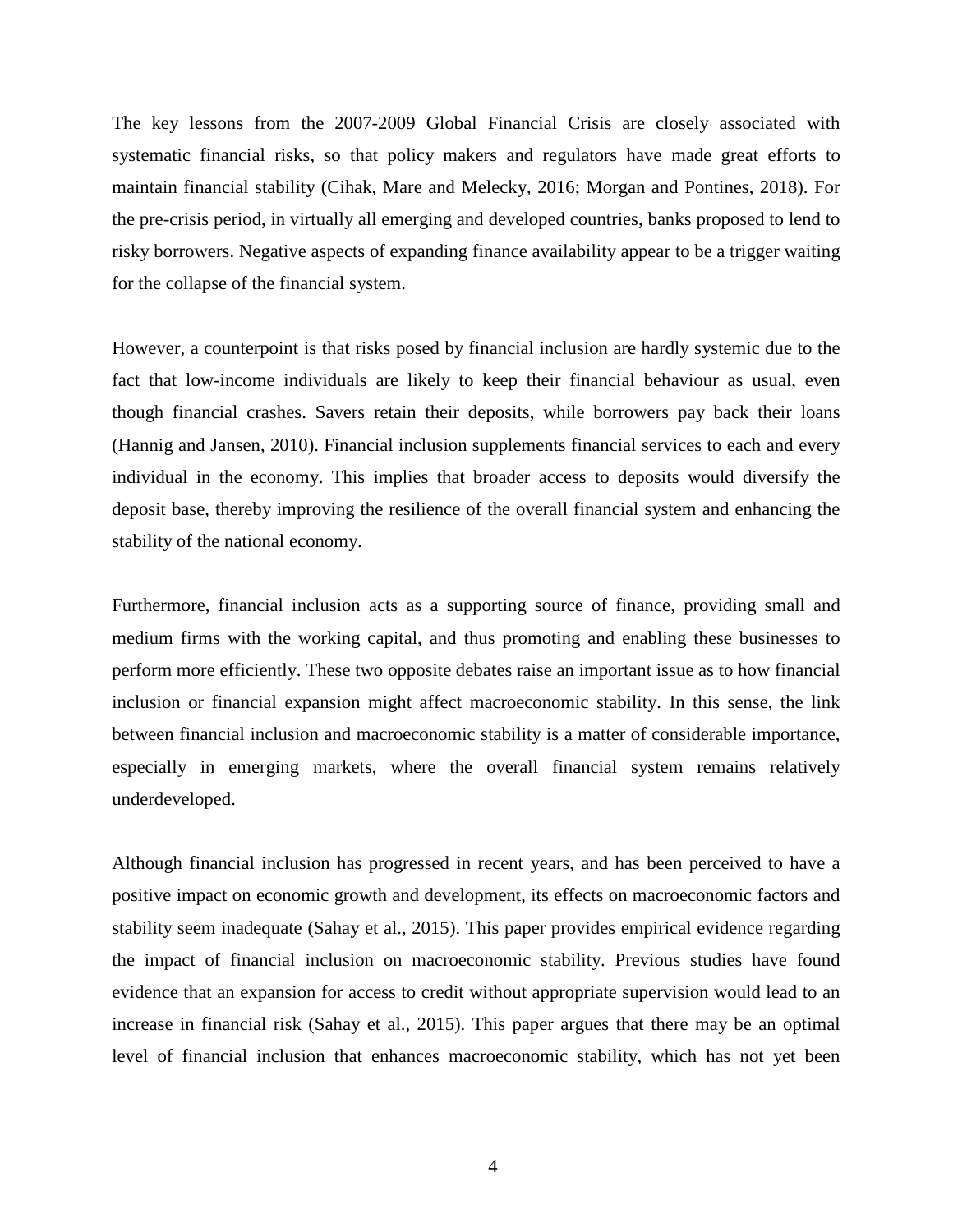investigated in the existing literature. Moreover, to the best of our knowledge, few studies have investigated the impact of financial inclusion on inflation and output volatility.

A notable exception is Mehrotra and Yetman (2014), which shows that a higher degree of financial inclusion leads to an increase in the ratio of output volatility to inflation volatility. However, the authors did not separate the impact of financial inclusion on each key and fundamental indicator. This paper provides empirical evidence to fill this research gap, and contributes to the insights regarding the linkages between financial inclusion and the volatility of inflation and output.

The structure of the remainder of the paper is as follows. Section 2 reviews the relevant theoretical and empirical studies in the literature. Section 3 presents the research methodology to be used in the empirical analysis. Data and novel empirical findings are presented in Section 4, followed by some concluding remarks in Section 5.

### **2. Literature Review**

The linkages between financial inclusion and macroeconomic stability have not yet been thoroughly examined in the literature. We follow an existing strand of the literature that has linked financial inclusion and financial instability or economic volatility.

On the one hand, financial inclusion has been found to be negatively related to macroeconomic stability, either by increasing financial risks or by reducing macroeconomic stability. Morgan and Pontines (2018) considered that financial inclusion expanded a range of borrowers, lowering lending standards and conditions, and consequently raising economic and financial risks. An increase in lending to micro-finance institutions without appropriate supervision could impair the total effectiveness of the regulations in a country, thereby raising risks in the financial system as a whole. Mehrotra and Yetman (2015) asserted that excessive access to credit could deteriorate the credit quality and accelerate unregulated credit growth.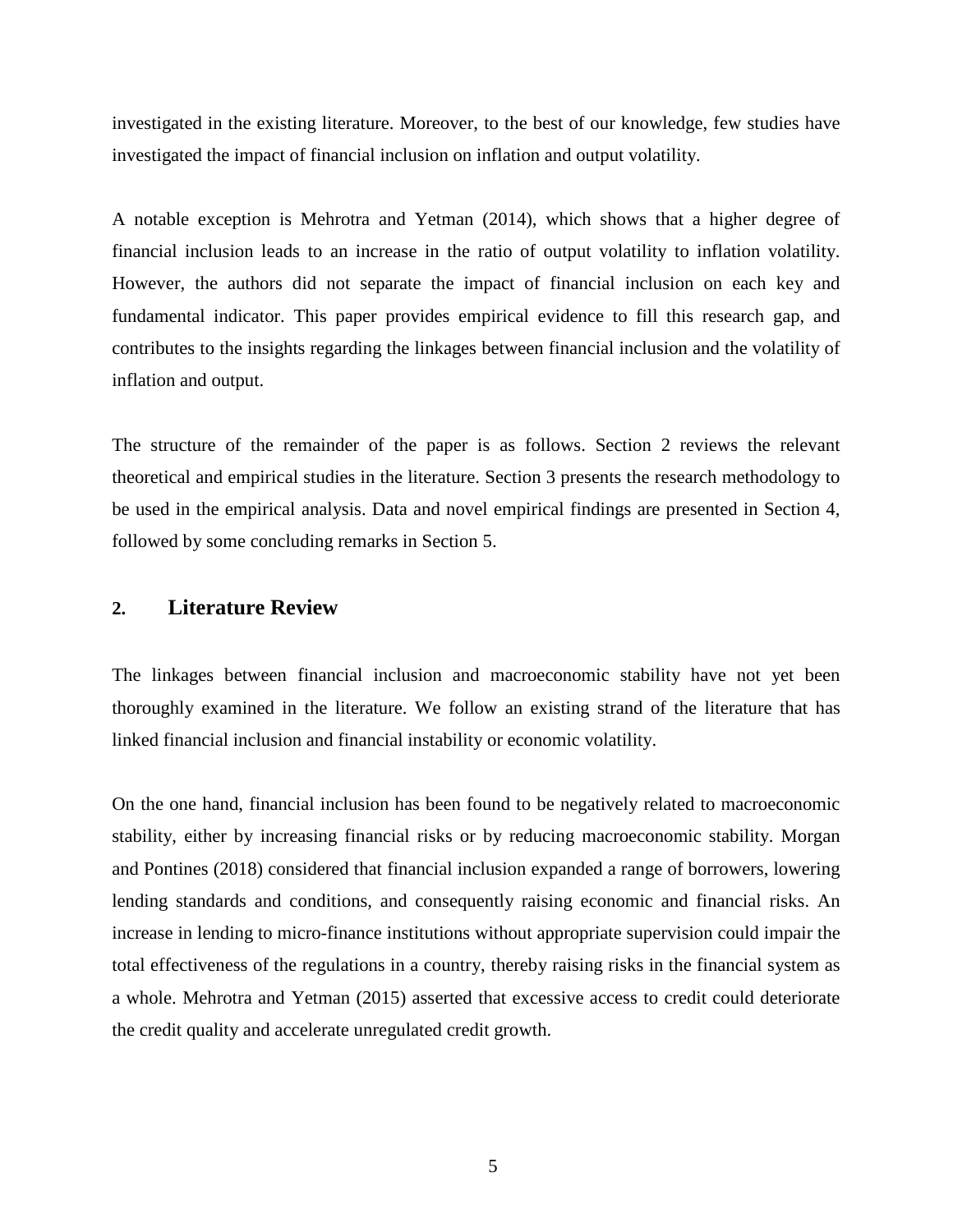On the other hand, there are several channels explaining the positive linkages between financial inclusion and macroeconomic stability. The first is to enhance the intermediation between savings and investment more effectively. Financial inclusion not only provides financial institutions with a broader spectrum of economic agents, with a greater diversification of their assets, but also with an economy of resilience (Khan, 2011). Greater lending to small firms would lower the overall risks that a bank would encounter. Morgan and Pontines (2018) found an increased share of small- to medium-sized enterprises (SMEs) leads to a decrease in financial instability by reducing non-performing loans and the associated probability of default or bankruptcy.

Moreover, financial inclusion would result in a more extensive and efficient savings intermediation, and provide a more stable base of retail deposits (Morgan and Pontines, 2018). Low-income savers and lenders tend to maintain their financial behaviour during financial crises, keeping their deposits in a safe place and paying off their loans (Hannig and Jansen, 2010).

In addition, financial inclusion restricts the presence of a large informal sector, which could limit the effectiveness of national monetary policy (Garcia, 2016). Furthermore, Mehrotra and Yetman (2015) documented that an increase in financial inclusion can smooth consumption as households have greater opportunities to approach financial services for their savings and borrowings. This development causes a reduction in output volatility, and an increase in price stability from the central bank.

Numerous empirical studies have been conducted over the years. However, most studies have focused on financial or bank stability rather than macroeconomic stability. For example, Ahamed and Mallick (2017) have investigated the effects of financial inclusion on bank stability using an international sample of 2,600 banks from 86 nations. A bank employs the inclusive financial system to raise its low interest deposit. Consequently, the bank can benefit from reducing the marginal costs of funding, and taking advantage of its pricing power in the money market. As a result, the bank is likely to stabilize its financial system through the implementation of financial inclusion.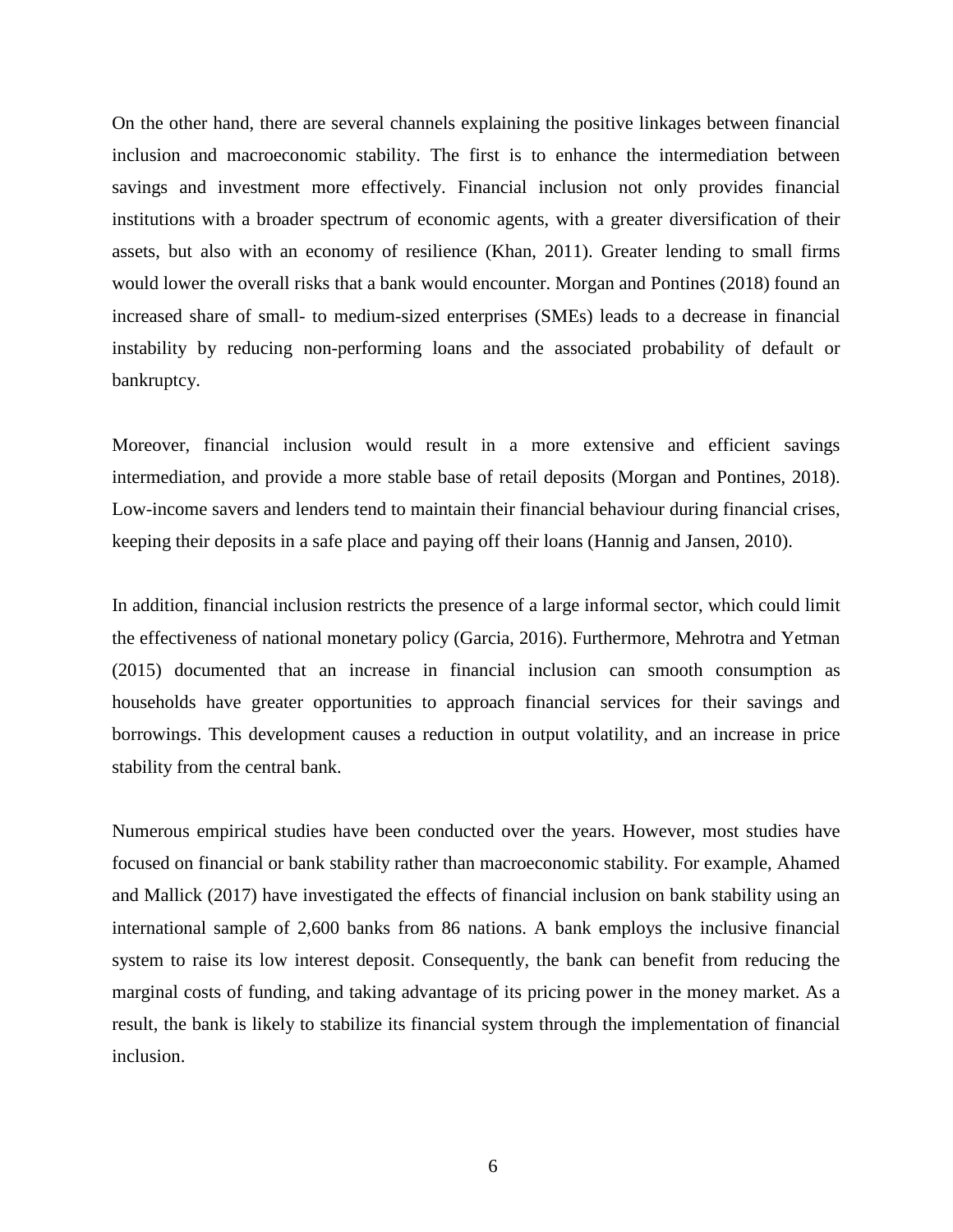Such empirical results lend support to the fact that higher levels of financial inclusion would lead to greater bank stability. The positive relationship is particularly found in banks with higher customer deposit funding shares, with lower marginal costs of providing banking services, and within countries experiencing good quality institution. The impact of financial inclusion varies differently across measures of bank stability. Morgan and Pontines (2018) also found inconsistent findings on the relationship between financial inclusion and financial stability by two different measures of financial inclusion.

Han and Melecky (2013) analyzed the relationship between expanding deposits and the volatility of bank deposit growth, and found that there is a close positive link between greater deposits and the resilience of the financial systems during the financial crisis period. This empirical finding appears to be consistent with the theory of monetary policy that central banks tend to force the banking system to withdraw money from the market to reduce a heated performance during financial distress periods.

Neaime and Gaysset (2017) addressed the impact of financial inclusion on a wide range of factors from income inequality and poverty to financial stability using MENA countries for the analysis. The MENA region possesses a significant growth rate, and a well-established financial system, but a widely segmented population, in general. The empirical results show that financial inclusion is found to be negatively associated with income inequality, positively related with financial stability, and have no definitive conclusion.

Cihak et al. (2016) provided evidence on a trade-off relation between financial stability and financial inclusion. The degree of trade-off or synergy depends greatly, not only on the indicators that measure financial stability and inclusion, but also on their estimated covariances. Without the crisis, financial inclusion tends to be positively correlated with financial stability.

It should be noted that there is an exisiting link among macroeconomic stability variables. Fernandez, Gonzalez, and Suarez (2016) presented the impact of bank stability on economic volatility. The authors argued that bank development helps reduce the internal risks of firms through supporting working capital for investment. However, financial intermediaries amplify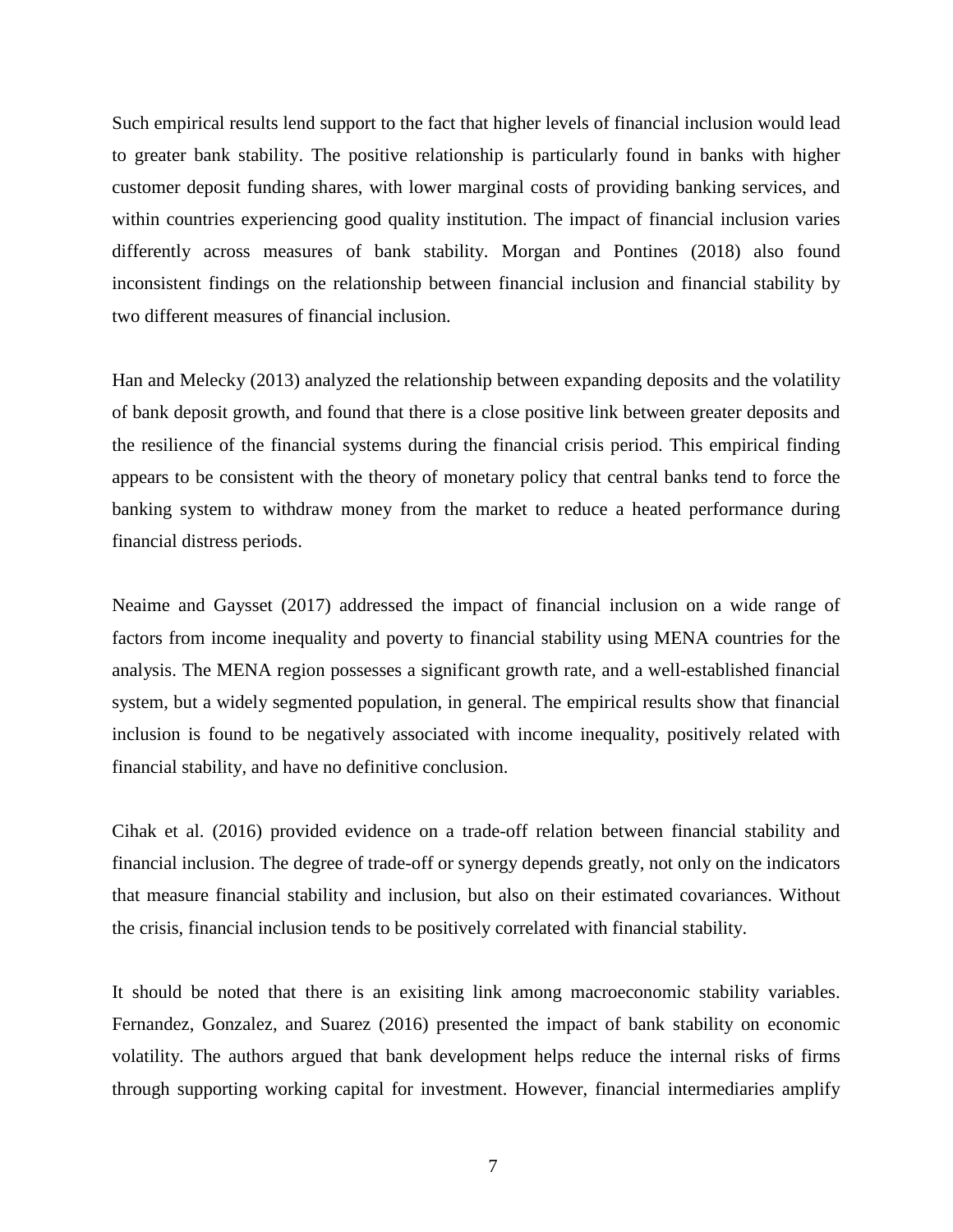macroeconomic shocks to individual firms through imperfect capital markets. Creel, Hubert, and Labondance (2015) examined the impact of financial stability on economic performance, from both microeconomic and macroeconomic perspectives, for countries that are in the European Union.

Micro-prudential policies help limit bankruptcy risks and abnormal risks for firms, while macroprudential policies aim to minimize the probability of financial crisis and systematic risks for the whole economy. A striking point is that authors have used various indecators of financial instability, based not only on previous studies, but also their own measures derived from principle components analysis, despite several indicators of economic performance, such as GPD per capita, consumption per capita, disposiable income per capita, and investment being taken into consideration. Overall, the empirical results reveal negative effects of financial instability on economic performance.

The association of financial inclusion and individual well-being has also been investigated in empirical studies. For example, using data of nearly 800 financial institutions regarding financial inclusion, as measured by lending to rural borrowers, Lopez and Winkler (2018) examined whether there are differences between the impacts of sustainability challenges on financial inclusion in rural and urban areas. Sustainability challenges are more likely to happen in rural areas owing to the presence of poverty, thereby resulting in higher transaction costs, larger risks, and more disadvantageous contracting conditions. When financial inclusion is considered as the use of financial services, it would loosen individual financial constraints from investments to their own favour, such as education for business purposes.

Fungacova and Weill (2014) suggest that SMEs and individuals in China who face tight constraints on accessing formal credit are likely to turn to alternative sources, for example, from friends and relatives, and even from informal lenders. This leads to an expansion of shadow banking, which woulds in turns deteriorate the effectiveness of bank regulations and cause instability in the market. The authors also examine other Asian countries to examine alternative sources of borrowing. The authors conclude that the motives for individuals who turn to financial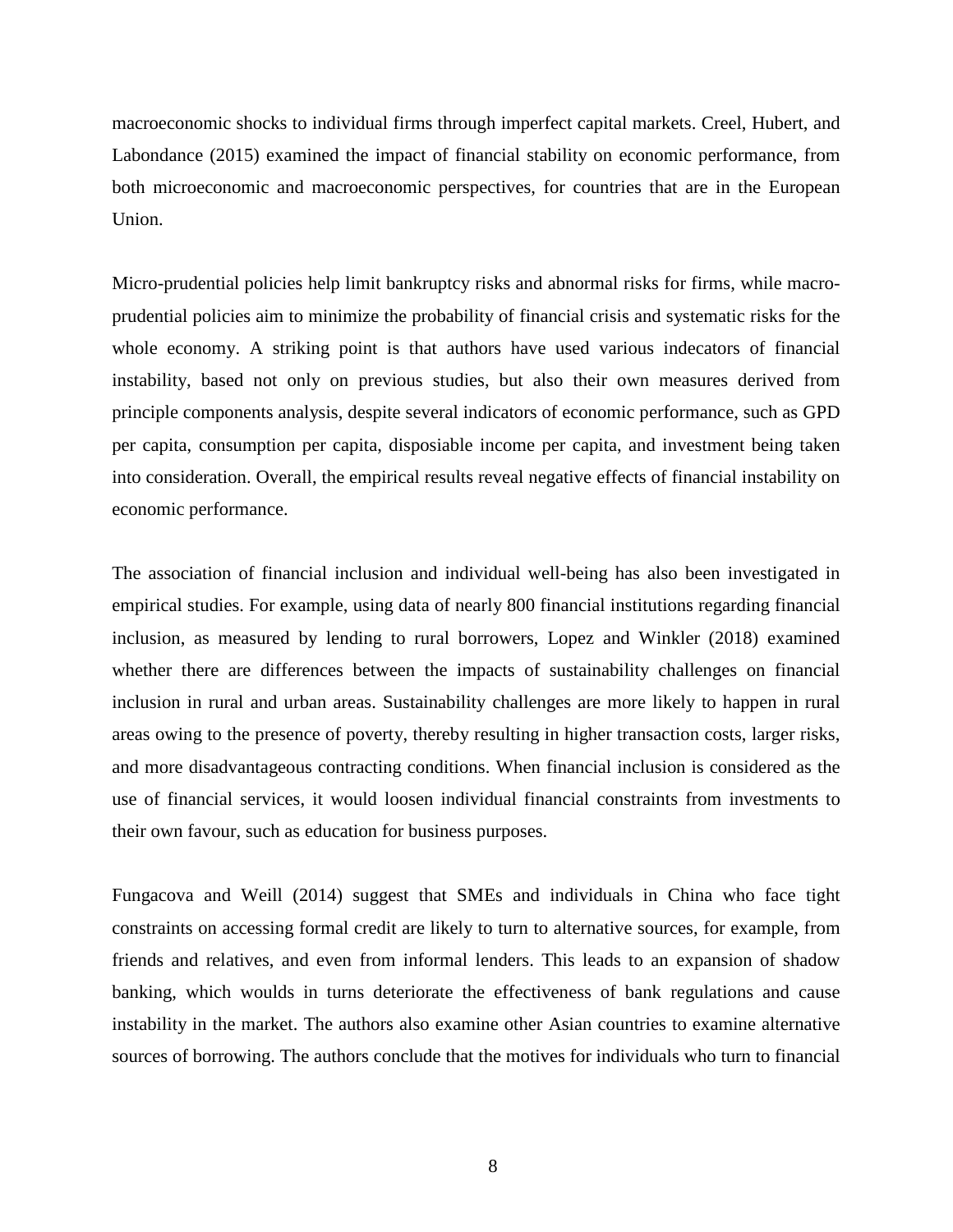inclusion is mainly a lack of funding, such that the most commonly-used method of informal borrowings is by borrowing from acquaintances.

### **3. Methodology**

Based on arguments and evidence from empirical studies, we formulate a regression model in order to explore the financial inclusion - macroeconomic stability nexus, as follows:

$$
Y_{it} = \alpha_i + \beta F I_{it} + \gamma_j Z_{jt} + \varepsilon_{it} \tag{1}
$$

where the dependent variable  $(Y_{it})$  represents macroeconomic stability. Five proxies that are used to measure macroeconomic stability include: (i) bank Z-score, (ii) the ratio of non-performing loan (NPL) to gross loan, (iii) NPL provision, (iv) inflation volatility, and (v) output growth volatility.

The Bank Z-score measures the probability to default of a country's banking system, which is calculated as follows:

$$
Bank Z - score = \frac{ROA + (equity/assets)}{sd(ROA)} \tag{2}
$$

where *ROA* is the return of assets and *sd(ROA)* is the standard deviation of asset returns.

The Bank Z-score has been widely used in several studies as an indicator of financial stability see (Han and Melecky, 2013, Creel et al., 2015, Cihak et al., 2016, Ahamed and Mallick, 2017, among others). In general, the Bank Z-score simply captures the standardized return of a country's bank system. In short, for each standard deviation that faces volatility, this measures how much the whole bank system can afford to earn or lose. A more instable financial system can lead to lower financial returns overall. The annual volatility of inflation and output growth are calculated as the standard deviation of the monthly changes in the consumer price index and the industrial price index, respectively.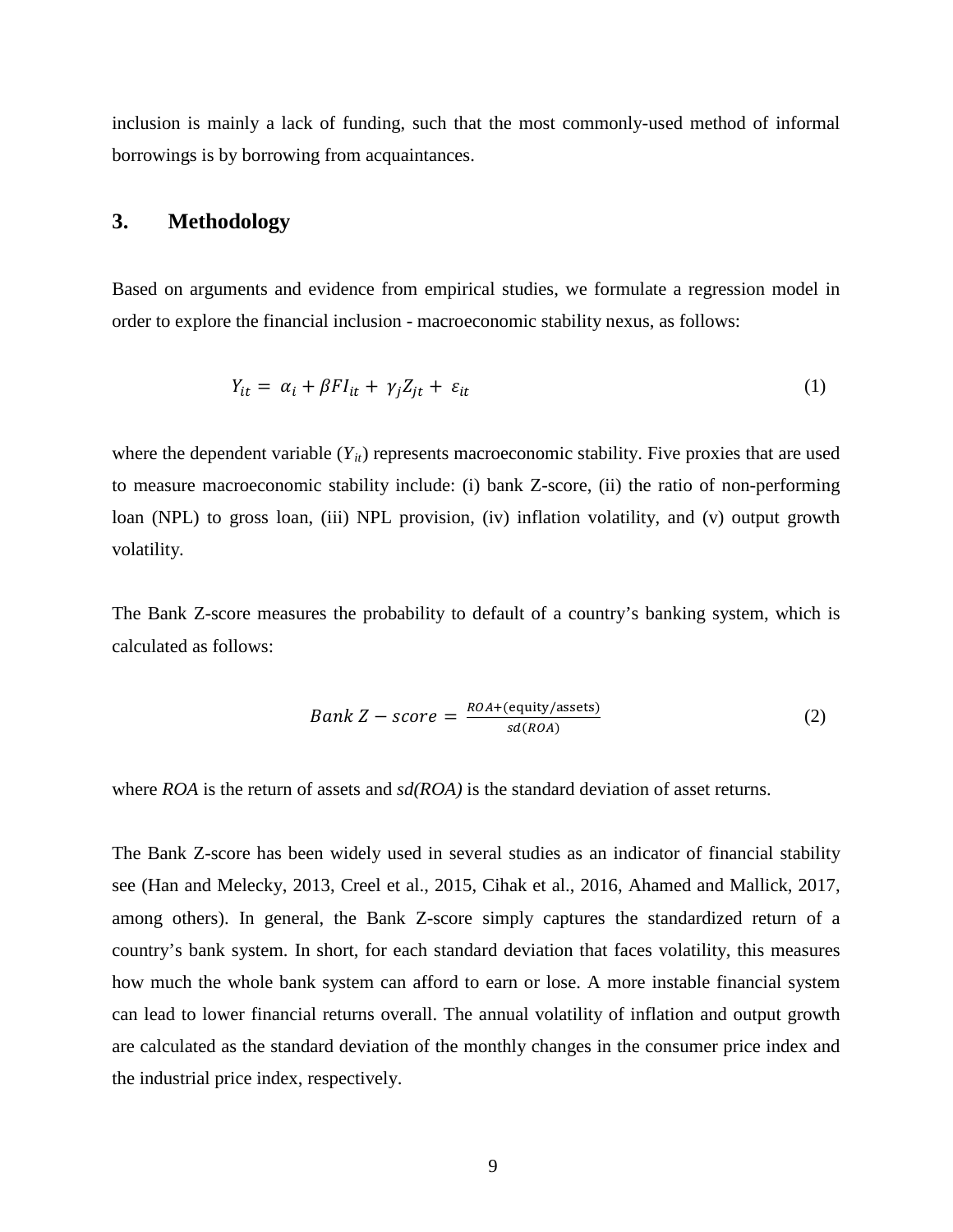The independent variable  $(X)$  consists of financial inclusion  $(FI_{it})$ , measured by the growth rate in the numbers of bank branches over  $100,000$  account holders and control variables  $(Z_{it})$ , which include per capita GDP growth, the logarithm of real GDP, exchange rate volatility, fixed exchange rate regime, financial openness, and liquid asset to GDP. The coefficient  $\gamma_i$  is the vector of nuisance parameters, and  $\varepsilon_{i,t}$  is the random error term, while  $i = 1,...,22$  represents the countries and  $t = 2008,...,2015$  denotes the time period. The coefficient  $\beta$  is of interest as it shows the impact of financial inclusion on macroeconomic stability. Equation (1) is estimated using panel ordinary least squares (OLS) estimation.

In order to distinguish the appropriate relationship between financial inclusion and financial stability, Ahamed and Mallick (2017) and Morgan and Pontiners (2018) consider some macroeconomic indicators, such as the GDP growth rate, GDP per capita, and financial openness. Using another approach, Cihak et al. (2016) used non-parameter tests to examine the effects of macro factors on the relationship between financial inclusion and financial stability. Their empirical findings indicate that a firm's progressing duration, financial openness, fiscal regulations, and restrictions on investment significantly affect the correlation between the two elements of interest.

However, throughout the literature survey, we have not observed any research that has used macro risks, such as inflation, or monetary policy, such as exchange rate policy, to control for systematic risk and policy risk. Hence, this paper uses the following approximations, namely inflation as macro systematic risk, exchange rate volatility as international finance risk, and a fixed exchange rate regime as a policy risk.

GDP growth is expected to be positively correlated with macroeconomic instability. Increased risks and financial imbalances are often pro-cyclical because the risks might be underestimated when investors are overly optimistic regarding their future economic prospects. Another factor associating with macroeconomic stability is the size of the economy (Fouejieu, 2017; Morgan and Pontines, 2018). It is hypothesized that larger economies are more financially developed, and more closely integrated into the international financial system, and hence are more vulnerable to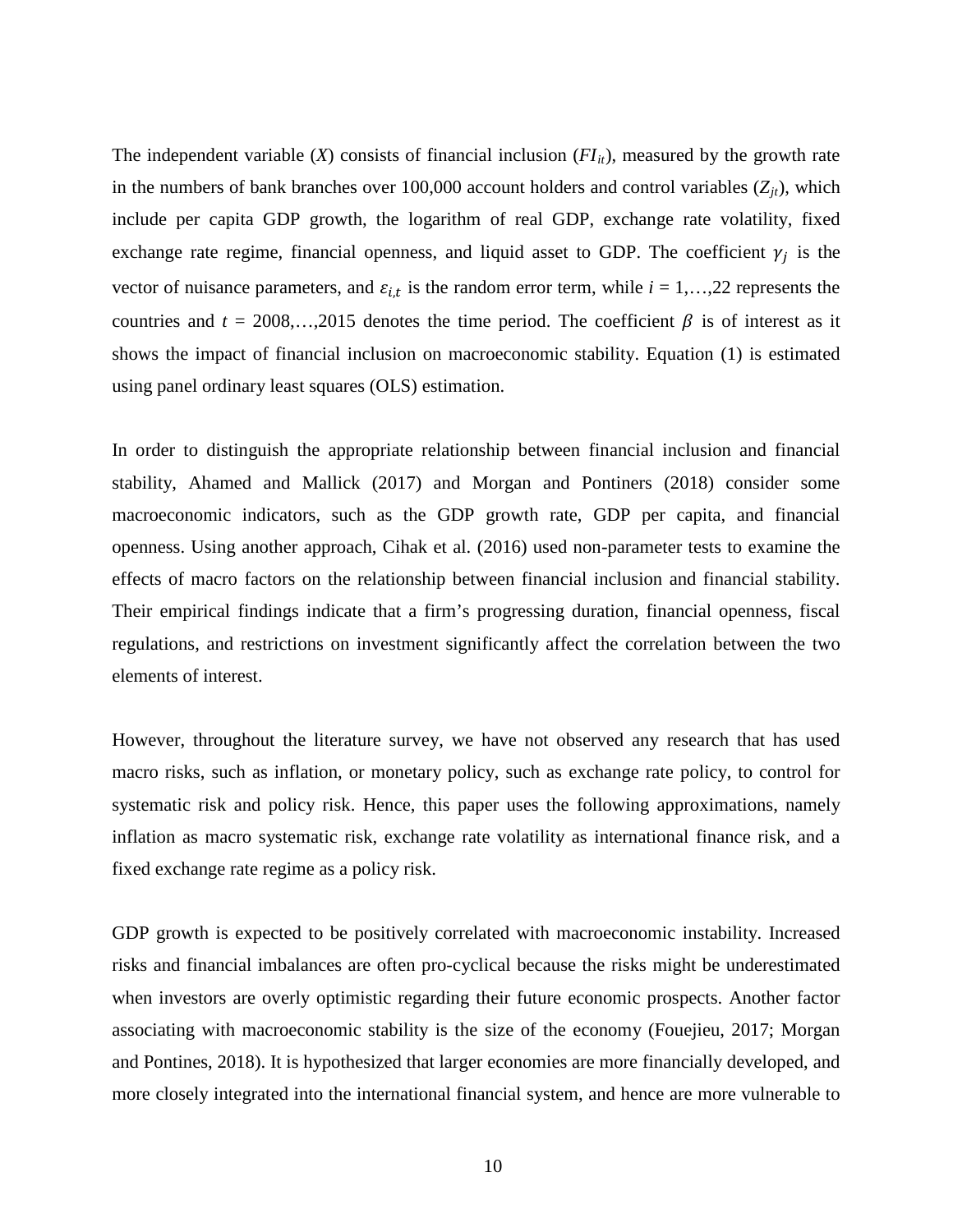internal and external financial shocks. Therefore, the effect of the size of the economy on financial instability is expected to be positive (Morgan and Pontines, 2018).

The inflation rate is also expected to promote macroeconomic instability. Increasing the inflation rate is usually accompanied by higher inflation volatility, greater uncertainty in the economy, and blurs expectations. Rising inflation can be perceived as a sign of deterioration in economic stability (Neaime and Gayset, 2017). Exchange rate volatility increases uncertainty on foreign currency that denominates transactions. In this regard, higher exchange rate volatility would be associated with higher currency risks for financial institutions, and increasing risks for the financial system as a whole (Fouejieu, 2017).

With a fixed exchange rate regime, there is no clear intuition regarding the expected effect of this variable on macroeconomic instability as the literature leads to a variety of conclusions. Earlier studies (Rogoff et al., 2004) argue in favour of a bipolar view, suggesting that the hard peg and pure floating regimes are less prone to financial instability than intermediate regimes. A recent empirical analysis by Ghosh, Ostry and Qureshi (2014) reveals that macroeconomic and financial instability are significantly greater in less flexible regimes (including hard pegs) relative to pure floating regimes.

The ratio of liquid assets to deposits and short-term funding is a measure of the liquidity of the asset base, which should be positively correlated with financial stability. Similarly, financial openness, and the ratio of the sum of overseas financial assets and liabilities to GDP, also measures the susceptibility to volatile capital flows (Morgan and Pontines, 2018).

It should be noted that the impact of financial inclusion on macroeconomic stability might happen under a certain level of financial inclusion. The paper therefore adopts the panel threshold estimation technique, introduced by Hansen (1999). This method allows the sample to be divided into different groups based on the level of financial inclusion. Following Hansen (1999), we rewrite equation (1) as follows: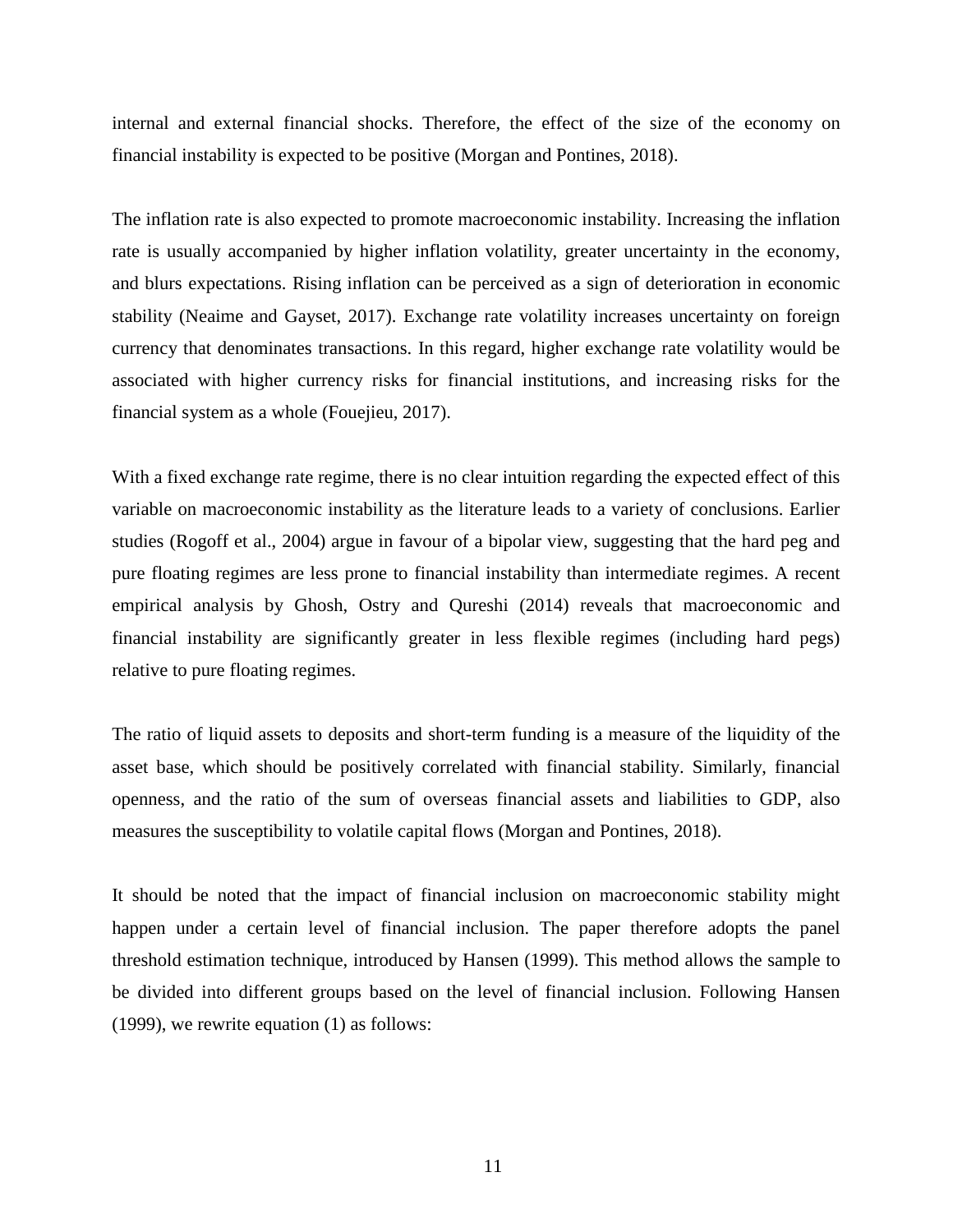$$
Y_{it} = \begin{cases} \alpha_i + \beta_1 F I_{it} + \gamma_j Z_{jt} + \varepsilon_{it} ; \ Fl_{it} \le \theta \\ \alpha_i + \beta_2 F I_{it} + \gamma_j Z_{jt} + \varepsilon_{it} ; \ Fl_{it} > \theta \end{cases}
$$
(3)

In order to check whether the threshold effect is statistically significant, we test the hypothesis of the difference between  $\beta_1$  and  $\beta_2$  using *F*-statistic test, as established in Hansen (1999). If the estimated threshold variable of financial inclusion is significant, it may be concluded that there are different impacts of financial inclusion on macroeconomic stability between lower and higher estimated values of  $\theta$ .

#### **4. Data and Empirical Results**

#### **4.1 Data**

The data used in the paper is obtained primarily from the Global Financial Development Database of (GFDD) by the World Bank, and International Financial Statistics (IFS) by the International Monetary Fund. Three measures of macroeconomic stability, namely the Bank Zscore, the ratio of NPL to gross loan, and NPL provision, are collected from the GFDD while the other two, the volatility of inflation and output growth, are calculated according to the monthly data of the consumer price index and industrial price index from IFS. The main regressor of financial inclusion, as approximated by the number of bank branches over 100,000 adults, is from GFDD. The variable mainly reflects the supply side of financial inclusion, indicating the real accessibility to finance. In terms of the demand side, the indicators are available in the Global Findex by World Bank.

However, this database is only possible for two separate years, namely 2011 and 2014. Moreover, our study just focuses on emerging and frontier economies, with a sample size of 22 countries. The lack of time periods raises difficulties in processing panel analysis. If crosscountry estimation is proposed, we still face a highly non-robust result due to inadequacy in the number of observations. This paper has sacrificed a little representative ability of the financial inclusion variable for a more robust empirical test in terms of developing an optimal data set, as far as possible. Therefore, the data set includes 22 emerging and frontier economies from 2008 to 2015, as shown in Table 1. The statistical description of all the variables is shown in Table 2.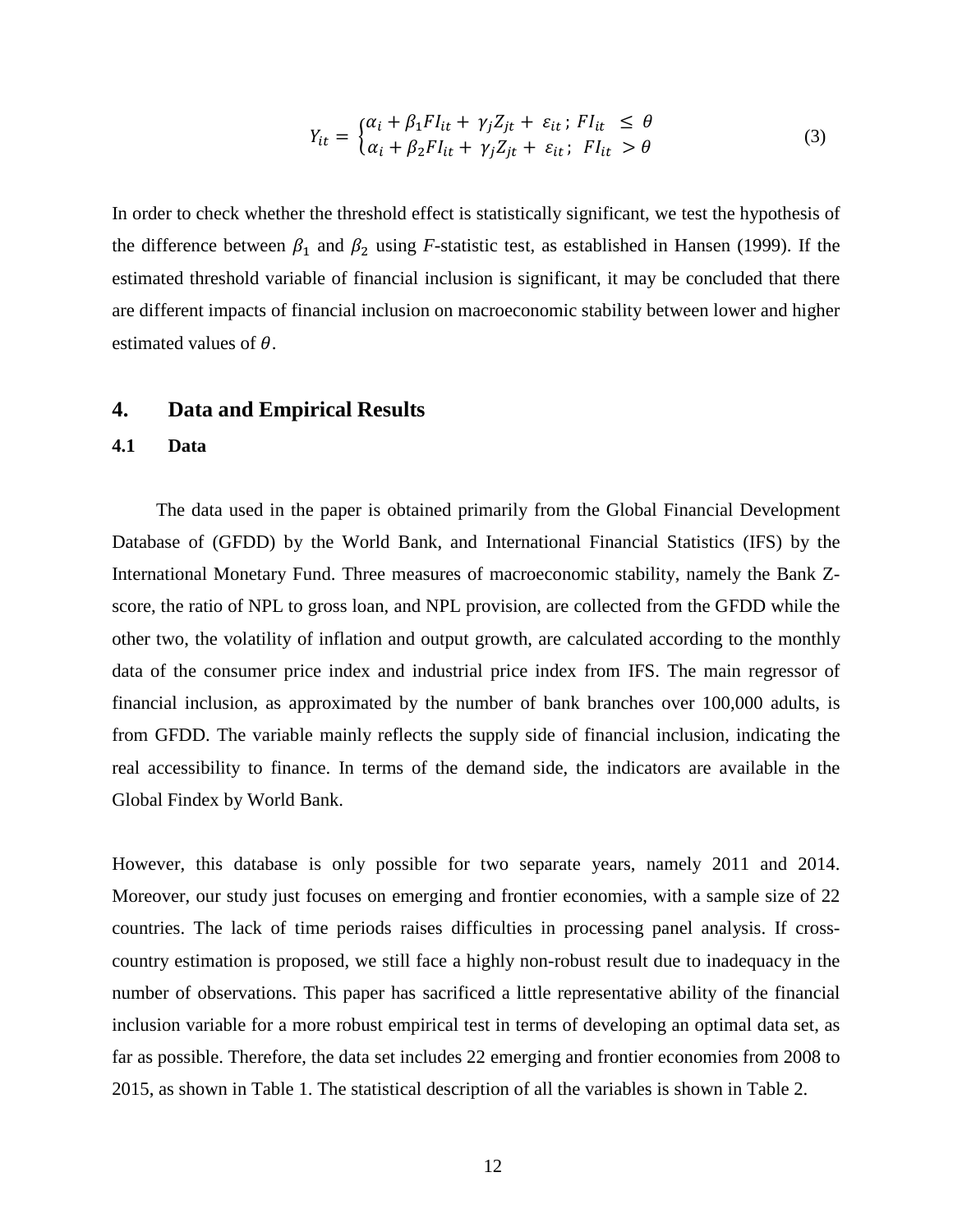#### **[Tables 1 and 2 go here]**

#### **4.2 Empirical results**

Table 3 shows that financial inclusion has a positive impact on macroeconomic stability. The coefficients of this variable all are found to be statistically significant at the lower threshold of the growth rates of the numbers of bank branches. Over the threshold, all coefficients have negative signs, but are insignificant. Furthermore, the results reveal a significant negative impact of financial inclusion on inflation volatility and output growth volatility. The threshold values of the growth rates of the numbers of bank branches range between 0.033 and 0.063 for most of the independent variables. An interesting and exceptional case is output volatility, which has a threshold value of 0.25, but only when the case of the Bank Z score is found to be significant at the 10% level.

These empirical results imply that an increase in the number of bank branches within an optimal level would lead to a lower probability of default of financial institutions (Bank Z score), an improvement in the NPL loans over gross loan and NPL provision, as well as the prevention of volatility in inflation and output growth. The empirical finding also gains support from Sahay et al. (2015)'s analysis, which illustrates that financial inclusion with adequate supervision and regulation will reduce instability in economic growth. According to Mehrotra and Yetman (2014), with a high degree of financial inclusion, central banks would set the optimal monetary policy to balance the trade-off between output volatility and inflation volatility, with greater focus being placed on inflation.

Moreover, the results are in favour of the view that promoting financial inclusion, especially limiting the growth rate in the numbers of bank branches at an optimal level, would supplement the stability in the macroeconomic environment, as suggested by Cihak et al. (2016). The empirical findings in this paper are fairly consistent with those in Ahamed and Mallick (2017), who find positive impacts of financial inclusion on the banking system internationally.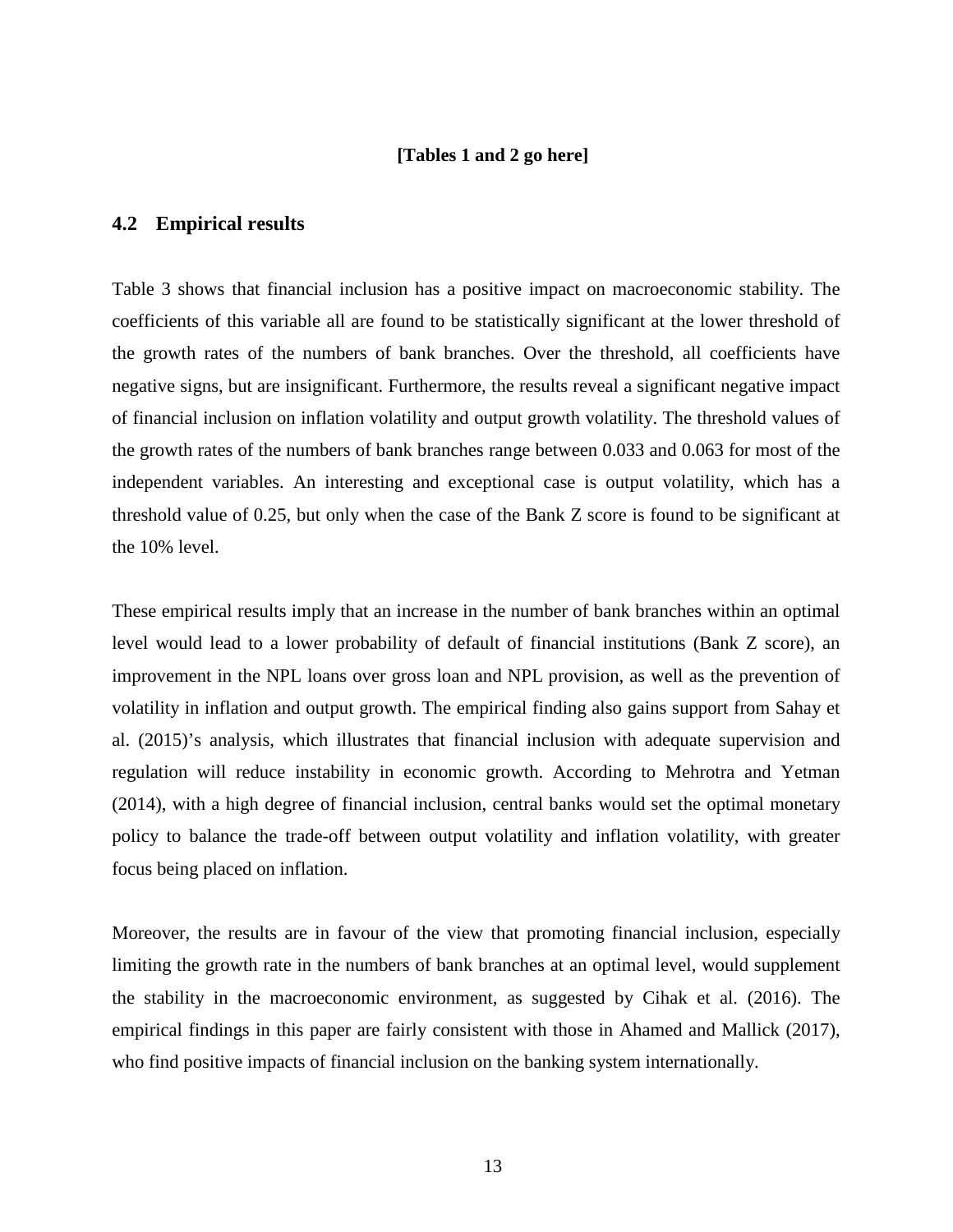#### **[Table 3 goes here]**

In analyzing the impact of control variables on macroeconomic stability, the estimates of the Bank Z-score show that per capita GDP growth has a positive impact on macroeconomic stability, while the real GDP has a reverse pattern. It is expected that inflation has a negative impact on macroeconomic stability, but the results are less supportive. Higher inflation is found to have positive and significant effect on inflation volatility. Although a fixed exchange rate regime is expected to improve the stability of a macroeconomic environment, it seems to play a relatively minor role in maintaining macroeconomic stability. Exchange rate volatility and financial openness appear to have a negative impact on macroeconomic stability in the estimation of the Bank Z-score, and other cases provide little empirical evidence either way.

## **5. Concluding Remarks**

This paper provided empirical evidence on the linkages between financial inclusion and macroeconomic stability for emerging and frontier markets. It was hypothesized that there may be an optimal level of financial inclusion that enhances macroeconomic stability, which has not yet been investigated in the existing literature. The panel threshold estimation method was used to determine the optimal level. We used a balanced panel data of 22 emerging and frontier countries, where the data were available, over the 2008-2015 time period. Various indicators of macroeconomic stability (such as the Bank Z-score, NPL to gross loans, and provision to NPL, inflation volatility and output growth volatility were adopted in the examination of the potential effects of financial inclusion on macroeconomic stability.

#### **[Figure 1 goes here]**

The empirical findings in this paper indicated that financial inclusion, as approximated by the growth rate in the number of bank branches over the 100,000 account holders, was found to enhance financial stability under a certain threshold, and that above the threshold, the relationship was reversed. Financial inclusion was also found to be beneficial in restricting inflation and output growth stability. Other potential macroeconomic variables, such as inflation,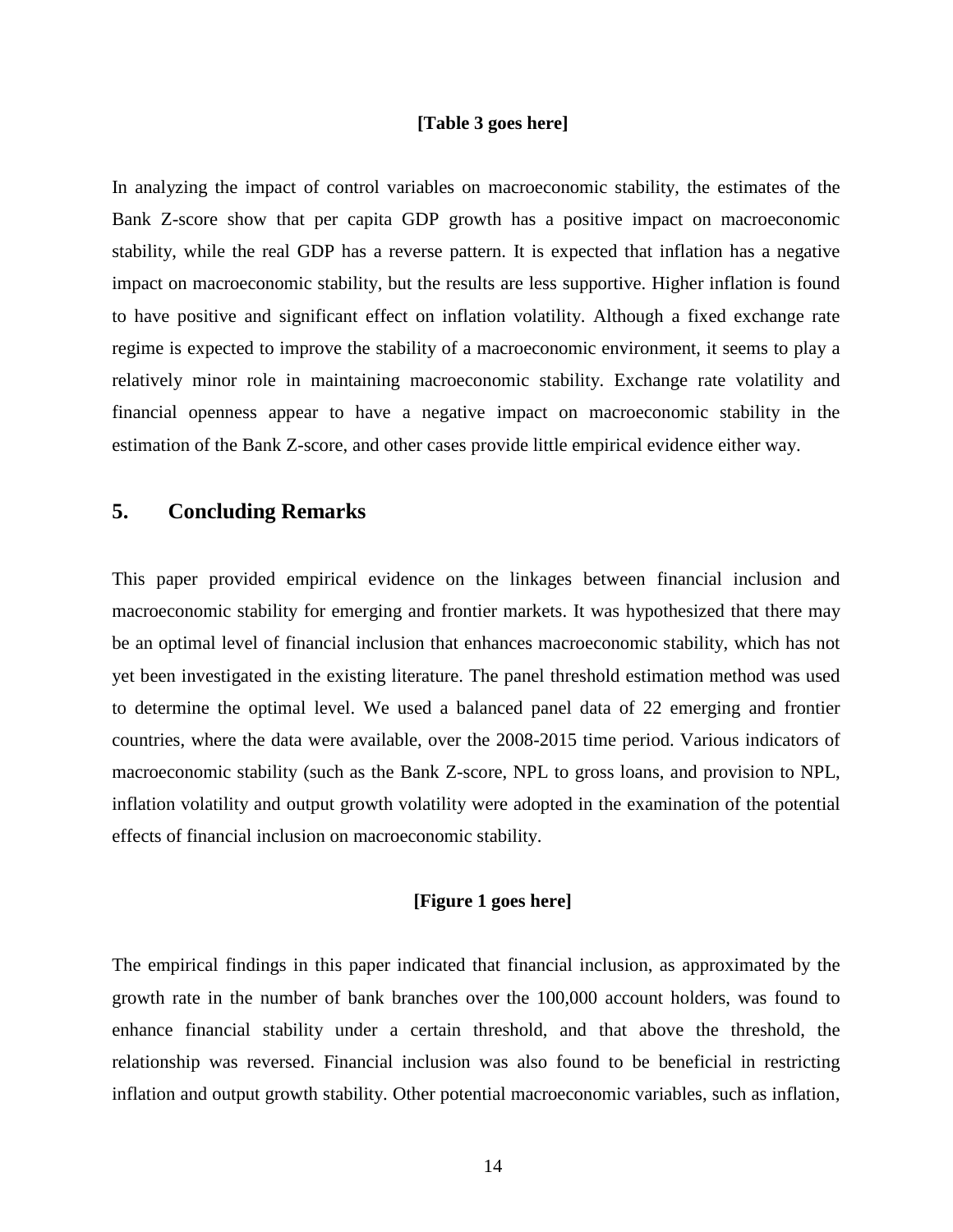exchange rate volatility, and financial openness, provided mixed results in explaining macroeconomic stability.

Important policy implications have emerged from our analysis, in particular for Vietnam, a rising star in economic growth in the Asia-Pacific region. With 3.5 bank branches per 100,000 adults and an annual growth rate of only 2 per cent, Vietnam still has a long way to achieve an optimal level in comparison with other ASEAN countries, as presented in Figure 1. The strategy of pursuing a fixed exchange rate regime did not register any increased impact on macroeconomic stability.

Although the empirical findings appear to support the promotion of financial inclusion, as measured by the growth rate in the numbers of bank branches, as it had a great benefit in retaining macroeconomic stability, its profound impact could be extended to other aspects of an economy, such as alleviating poverty, boosting economic growth, and increasing the well-being of individuals and households. Bruhn and Love (2014) used a natural experiment in Mexico to investigate the impact of the opening of new commercial banks and increased access to credit on low-income individuals. The authors documented the benefits of opening new commercial banks for citizens in Mexico.

Increased access to financial services would lead to an improvement in income levels, a higher degree of investment on informal business, and a lower unemployment rate overall. Some existing research has focused on the impact of financial inclusion on income inequality and economic growth (Kim, Yu and Hassan, 2018; Kim, 2016; Park and Mercado, 2015; Turegano and Herrero, 2018), and the well-being of households (Swamy, 2014; Zhang and Posso, 2017). Most of these studies have adopted cross-section data for the empirical analysis. Empirical research on related issues using panel data and associated methodology and techniques would be worth performing in the future.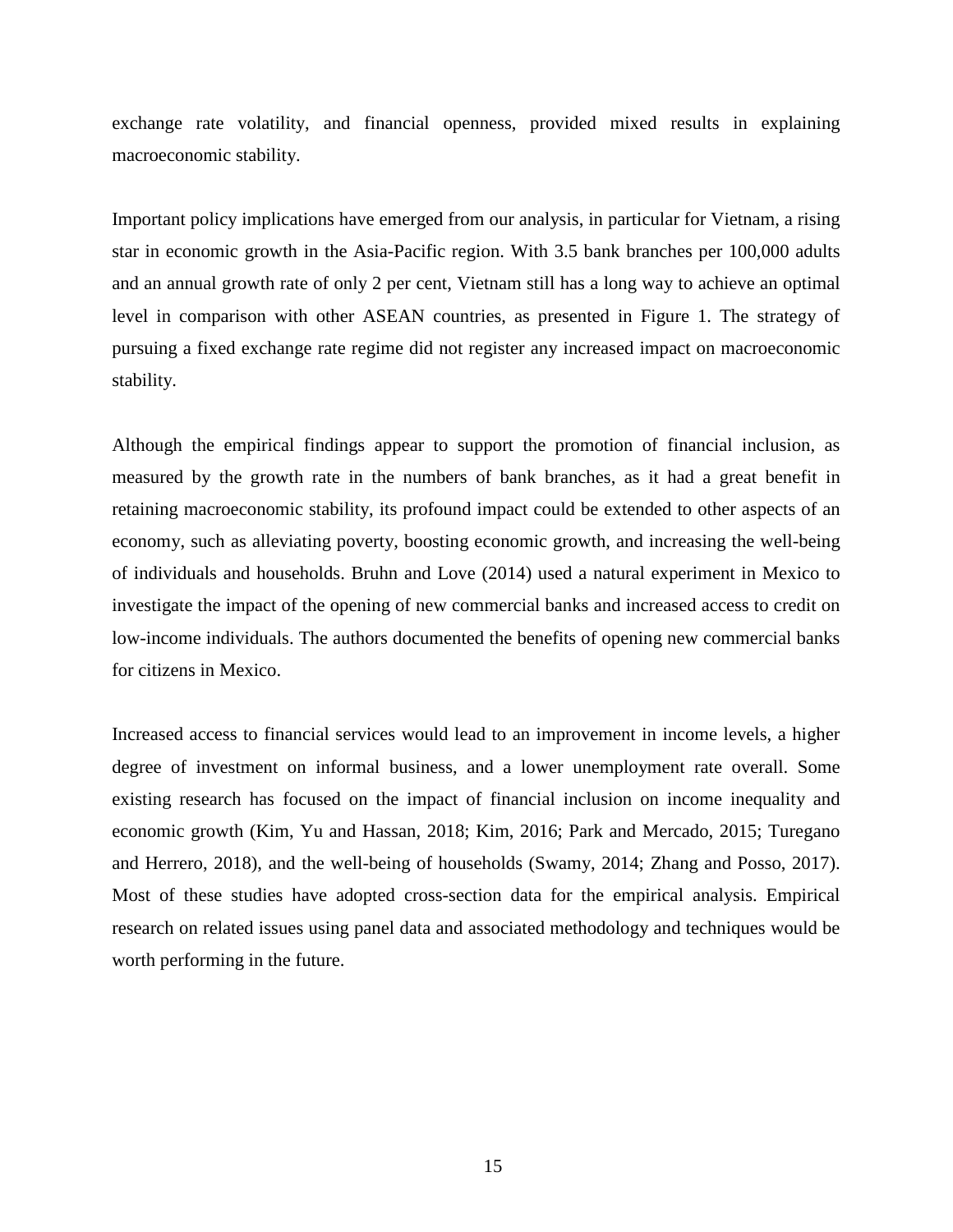### **References**

- Ahamed, MM and SK Mallick (2017). Is financial inclusion good for bank stability? International evidence. *Journal of Economic Behavior and Organization*.
- Bruhn, M, I Love (2014). The real impact of improved access to finance: Evidence from Mexico. *The Journal of Finance*, 69(3), 1347-1376.
- Camara, N and D Tuesta (2014). Measuring financial inclusion: A muldimensional index.
- Cihak, M, DS Mare and M Melecky (2016). The nexus of financial inclusion and financial stability: A study of trade-offs and synergies.
- Creel, J, P Hubert and F Labondance (2015). Financial stability and economic performance. *Economic Modelling,* 48, 25-40.
- En, F, A Demirguc-Kunt, L Klapper and MS Peria (2012). The foundations of financial inclusion: Understanding ownership and use of formal accounts.
- Fernández, AI, F Gonzalez and N Suarez (2016). Banking stability, competition, and economic volatility. *Journal of Financial Stability,* 22, 101-120.
- Fungacova, Z and L Weill (2014). A view on financial inclusion in Asian countries.
- Fouejieu, A (2017). Inflation targeting and financial stability in emerging markets. *Economic Modelling*, 60, 51-70.
- Garcia, MJR (2016). Can financial inclusion and financial stability go hand in hand? *Economic -- Issues,* 21(2), 81-103.
- Ghosh, AR, JD Ostry and MS Qureshi (2014). Exchange rate management and crisis susceptibility: A reassessment. IMF working paper No 14/11.
- Han, R and M Melecky (2013). Financial inclusion for financial stability: Access to bank deposits and the growth of deposits in the global financial crisis.
- Hannig, A and S Jansen (2010). Financial inclusion and financial stability: Current policy issues.
- Hansen, BE (1999). Threshold effects in non-dynamic panels: Estimation, testing, and inference. *Journal of Econometrics*, 93(2), 345-368.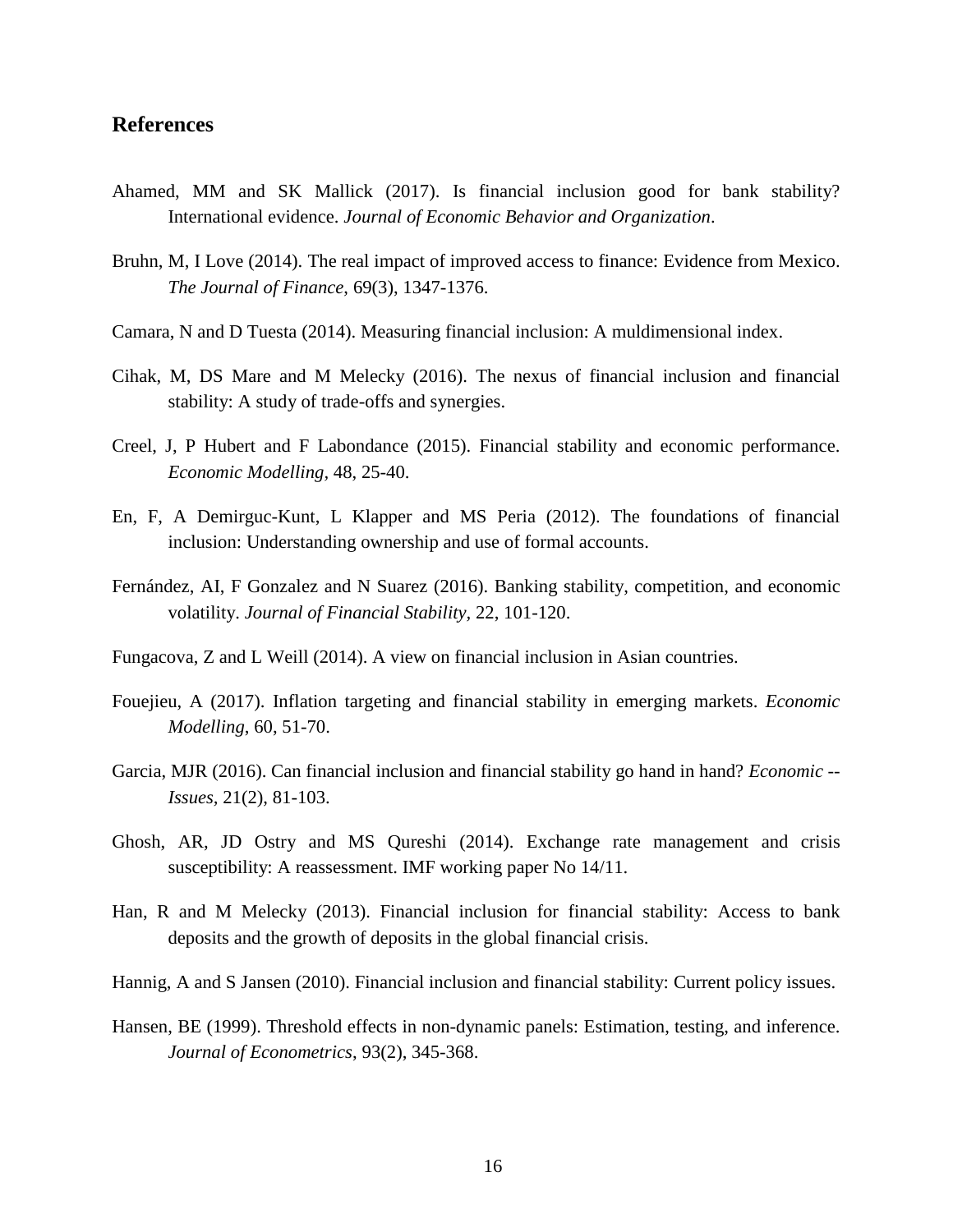- Khan, H. R. (2011). Financial inclusion and financial stability: are they two sides of the same coin? Address by Shri HR Khan, Deputy Governor of the Reserve Bank of India, at BANCON 2011, organized by the Indian Bankers Association and Indian Overseas Bank, Chennai, 4 November 2011.
- Kim, DW, JS Yu and MK Hassan (2018). Financial inclusion and economic growth in OIC countries. *Research in International Business and Finance*, 43, 1-14.
- Kim, JH (2016). A study on the effect of financial inclusion on the relationship between income inequality and economic growth. *Emerging Markets Finance and Trade*, 52(2), 498–512.
- Klapper, L, M El-Zoghbi and J Hess (2016). Achieving the sustainable development goals The role of financial inclusion.
- Lopez, T and A Winkler (2018). The challenge of rural financial inclusion–evidence from microfinance. *Applied Economics*, 50(14), 1555-1577.
- Mehrotra, A and J Yetman (2015). Financial inclusion-issues for central banks. BIS Quarterly Review.
- Mehrotra, A and J Yetman (2014). Financial inclusion and optimal monetary policy. BIS Working Paper, No. 476.
- Mialou, A, G Amidzic and A Massara (2017). Assessing countries' financial inclusion standing—A new composite index. *Journal of Banking and Financial Economics*, 8(2), 105-126.
- Morgan, P and V Pontines (2018). Financial stability and financial inclusion: The case of SME lending. *The Singapore Economic Review*, 63(1), 111-124.
- Morgan, PJ and Y Zhang (2017). Mortgage lending, banking crises, and financial stability in Asia and Europe. *Asia Europe Journal,* 15(4), 463-482.
- Neaime, S and I Gaysset (2017). Financial inclusion and stability in MENA: Evidence from poverty and inequality. *Finance Research Letters*, 24, 230-237.
- Park, CY and RV Mercado (2015). Financial inclusion, poverty, income inequality in developing Asia. Asian Development Bank Economics Working Paper No. 426. Manila: Asian Development Bank.
- Rogoff, R, A Husain, AMody, R Brooks, N Oomes (2004). Evolution and performance of exchange rate regimes. *IMF Occasional Working Paper*, No. 229.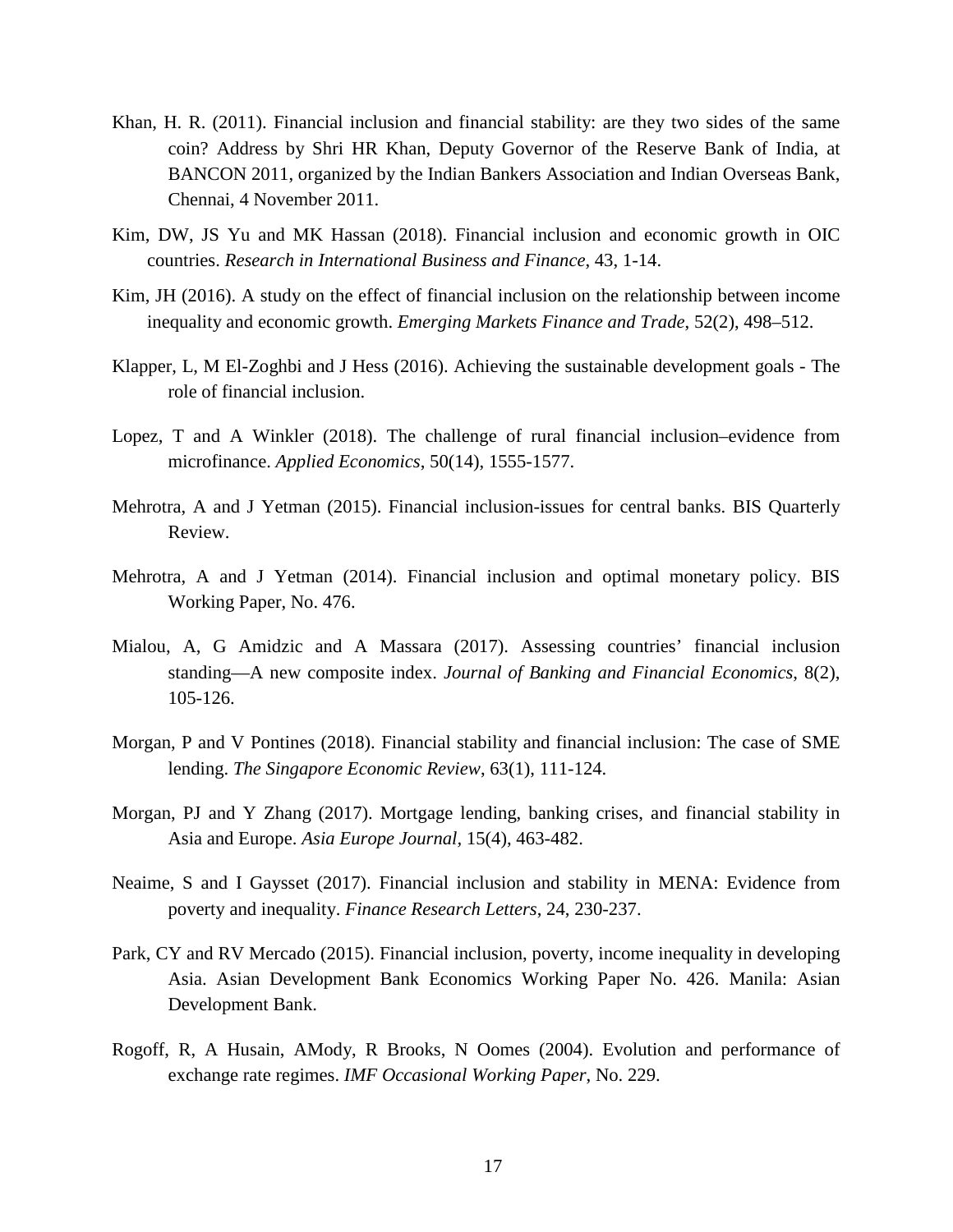- Sahay, R, M Cihak, P N'Diaye, A Barajas, S Mitra, A Kyobe, SR Yousefi (2015). Financial inclusion: can it meet multiple macroeconomic goals?
- Swamy, V (2014). Financial inclusion, gender dimension, and economic impact on poor households. *World Development*, 56, 1-15.
- Turegano, DM and AG Herrero (2018). Financial inclusion, rather than size, is the key to tackling income inequality. *The Singapore Economic Review*, 63(1), 167–184.
- Zhang, Q and A Posso (2017). Thinking inside the Box: A closer look at financial inclusion and household income. *Journal of Development Studies*, 1-16.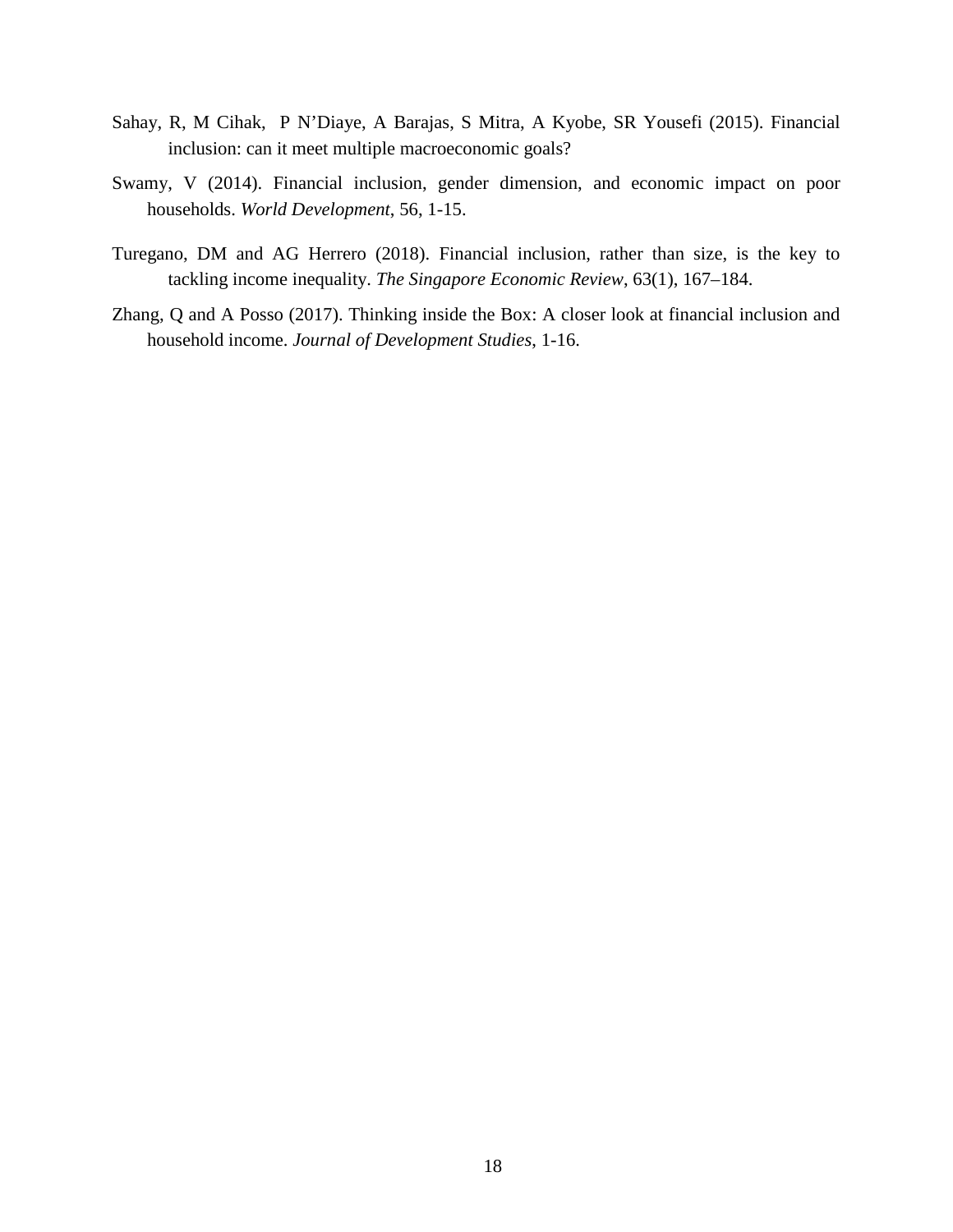# **Table 1**

# **Selected Countries**

| Country group      | Country                                                           |  |  |  |  |  |
|--------------------|-------------------------------------------------------------------|--|--|--|--|--|
| Emerging countries | Brazil, Chile, Colombia, Czech Republic, Egypt, India, Korea,     |  |  |  |  |  |
|                    | Mexico, Pakistan, Peru, Poland, Russian Federation, South Africa, |  |  |  |  |  |
|                    | Turkey, Indonesia, Philippines, Malaysia, Thailand.               |  |  |  |  |  |
| Frontier           | Croatia, Jordan, Kuwait, Nigeria                                  |  |  |  |  |  |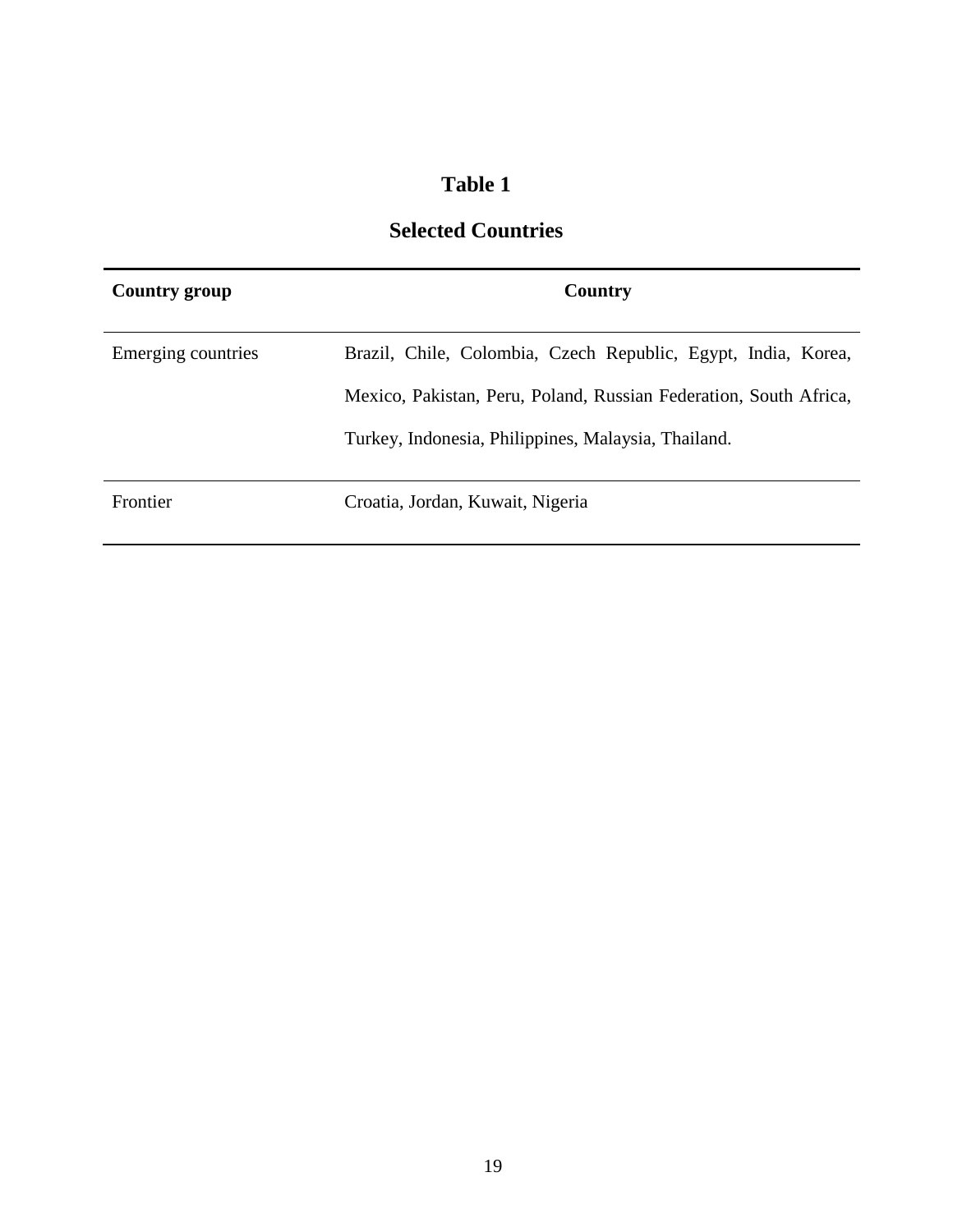# **Table 2**

# **Summary Statistics**

| <b>Variables</b>          | <b>Observation</b> | Mean  | Std. Dev. | Min      | <b>Max</b> |
|---------------------------|--------------------|-------|-----------|----------|------------|
| Z score                   | 176                | 11.67 | 6.55      | 2.63     | 33.45      |
| NPL-loan ratio            | 176                | 5.14  | 4.47      | 0.48     | 37.30      |
| NPL provision             | 176                | 78.12 | 42.19     | 26.90    | 200.65     |
| Inflation volatility      | 176                | 0.49  | 0.33      | 0.07     | 2.23       |
| Output volatility         | 144                | 6.53  | 2.16      | 1.38     | 12.55      |
| Financial inclusion       | 176                | 20.62 | 29.61     | 4.45     | 257.70     |
| GDPPC growth              | 176                | 1.85  | 3.31      | $-12.57$ | 9.47       |
| Ln(GDP)                   | 176                | 5.90  | 1.08      | 3.20     | 7.79       |
| Inflation                 | 176                | 5.40  | 3.87      | $-0.99$  | 20.29      |
| ER volatility             | 176                | 2.94  | 2.06      | 0.47     | 9.93       |
| Regime                    | 176                | 0.43  | 0.50      | 0.00     | 1.00       |
| Capital openness          | 176                | 0.36  | 1.21      | $-1.19$  | 2.37       |
| Liquid asset over funding | 176                | 25.86 | 12.58     | 7.55     | 66.70      |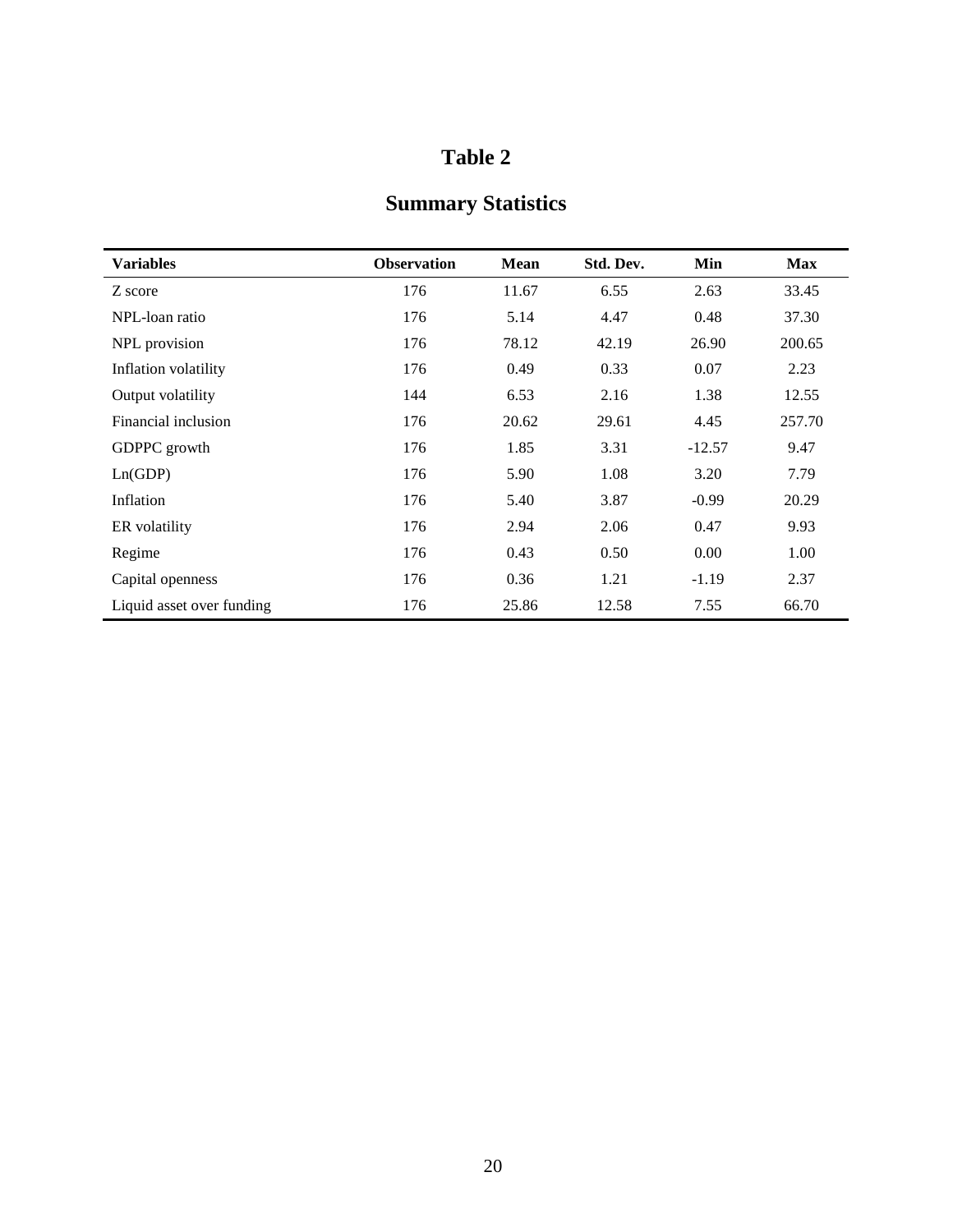# **Table 3**

# **Panel Threshold Estimates**

|                         | Z scores    | NPL-loan ratio | NPL provision | Inflation  | Output      |
|-------------------------|-------------|----------------|---------------|------------|-------------|
|                         |             |                |               | volatility | volatility  |
| <b>GDPPC</b> growth     | $0.075**$   | $-0.028$       | 0.437         | 0.006      | 0.050       |
|                         | (0.038)     | (0.088)        | (0.353)       | (0.006)    | (0.044)     |
| Ln(GDP)                 | $-2.197*$   | $-7.572**$     | $-17.006$     | $-0.421**$ | $-0.361$    |
|                         | (1.233)     | (2.941)        | (11.386)      | (0.208)    | (1.366)     |
| Inflation               | $-0.042$    | $-0.078$       | 0.166         | $0.050***$ | $-0.048$    |
|                         | (0.045)     | (0.104)        | (0.418)       | (0.007)    | (0.050)     |
| Exchange rate           | $-0.158***$ | 0.087          | $-0.206$      | 0.012      | 0.066       |
| Volatility              | (0.060)     | (0.139)        | (0.560)       | (0.010)    | (0.064)     |
| Regime                  | 0.451       | 1.700          | $-5.700$      | 0.047      | $-0.735$    |
|                         | (0.467)     | (1.089)        | (4.377)       | (0.077)    | (0.515)     |
| <b>Capital Openness</b> | $-0.754***$ | $0.856*$       | 0.468         | 0.033      | 0.149       |
|                         | (0.212)     | (0.493)        | (1.964)       | (0.035)    | (0.315)     |
| Liquid asset over       | $-0.020$    | $-0.053$       | $-0.319*$     | 0.003      | $-0.047$    |
| funding                 | (0.020)     | (0.045)        | (0.185)       | (0.003)    | (0.030)     |
| FI - Threshold 0        | 10.547**    | 28.514**       | 64.565*       | $-1.372*$  | $-7.566***$ |
|                         | (4.276)     | (11.657)       | (36.200)      | (0.817)    | (2.745)     |
| FI - Threshold 1        | $-0.716$    | $-2.508$       | $-20.848*$    | 0.088      | $-0.744$    |
|                         | (1.220)     | (2.816)        | (11.355)      | (0.199)    | (1.273)     |
| Constant                | 25.789***   | 50.483***      | 188.095***    | 2.532**    | 10.185      |
|                         | (7.449)     | (17.704)       | (68.803)      | (1.255)    | (8.448)     |
| Threshold value         | $0.046*$    | 0.033          | 0.063         | 0.035      | 0.25        |
| F-test                  | 7.73        | 7.16           | 6.2           | 3.75       | 7.63        |
| Observations            | 176         | 176            | 176           | 176        | 144         |
| R-squared               | 0.223       | 0.155          | 0.097         | 0.409      | 0.134       |
| Countries               | 22          | 22             | 22            | $22\,$     | 18          |

Notes: \*\*\*,\*\*,\* indicates the significant coefficients at the 1%, 5%, and 10% levels, respectively. The dependent variables, macroeconomic stability, are measured by Bank-Z score, NPL to gross loan (%), and Provision to NPL (%). The financial inclusion (FI) shows the estimates under the threshold value.